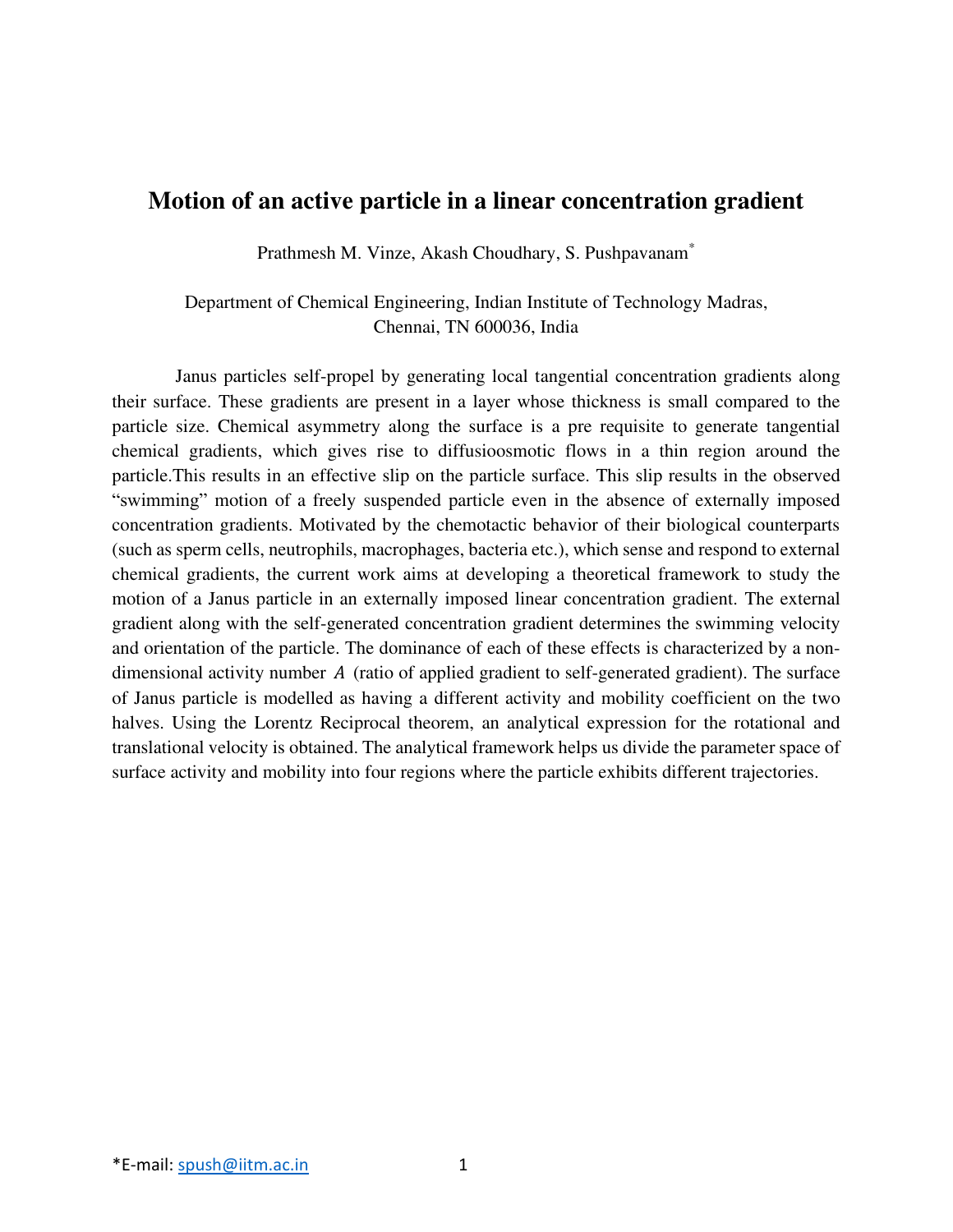## **1. Introduction**

Artificial active particles can swim autonomously in a fluid even in the absence of an external electrical or chemical field. These particles convert the chemical energy of the solute molecules into mechanical energy; their *asymmetric nature* provides a sense of directionality/navigation. The self-propulsion of these micron to submicron sized particles falls in the regime of low Reynolds numbers  $({\sim}10^{-6})$ , where symmetry breaking is essential for swimming<sup>1</sup>. This is realised by introducing an asymmetry in the surface properties such as surface activity (adsorption, desorption, or reaction), surface mobility (molecular interactions with particle surface)<sup>2,3</sup>. This generates nearsurface tangential gradients in potential energy necessary for self-propulsion. Since these particles mimic swimming of microorganisms, their study helps develop insights into potential targeted drug delivery techniques in medical therapy<sup>4</sup>. Many microorganisms exhibit chemotaxis i.e., response to chemical signals present in their environment. For instance, chemical signals sent out by mammalian eggs help sperm cells to *find* them<sup>5,6</sup>. Bacteria such as *E.coli* moves towards nutrients such as ribose and galactose while running away from phenol by temporally sensing the chemical gradient and accordingly regulating its complex flagellar rotations  $7-9$ . Recent works on artificial swimmers has shown significant similarity between artificial and biological chemotaxis<sup>10,11</sup>. Artificial swimmers can 'seek' out a target by sensing chemical gradients generated by the diseased/infectious site similar to their biological counterparts and deliver medicinal payloads<sup> $4,12$ </sup>. Most of the effort so far has focused on simulating active particle in a uniform concentration of an inert particle in a concentration gradient.

Derjaguin<sup>13</sup> and co-workers were one of the first researchers to study diffusiophoresis: movement of colloidal particles in concentration gradient. Later, using a continuum framework, Anderson<sup>14</sup> worked on diffusioosmosis at the surface of a freely suspended inert particle, which results in its movement. Here an inert particle moves towards a higher or lower concentration region based on its interaction with the solute molecules. The interaction between solute molecules and the particle is restricted to a thin layer, giving rise to a pressure gradient. This drives the fluid inside the thin layer, which can be viewed as a slip at the surface. Experimentalists have recently synthesized rodshaped self-electrophoretic particles where the two halves of the particles act as sites for redox reactions<sup>15–17</sup>. This creates a local ionic gradient resulting in an electro-osmotic slip at the surface; in turn generating a particle movement called 'self-electrophoresis'. Golestanian et.al<sup>2,18</sup> studied another mechanism of autonomous swimming. They analysed a particle which is coated with platinum on one half of its surface and is coated with non-conducting polystyrene inert on the other half, placed in a uniform concentration of hydrogen peroxide. The solute molecules react/adsorb on the 'active side' and create a local concentration gradient along the surface. This induces a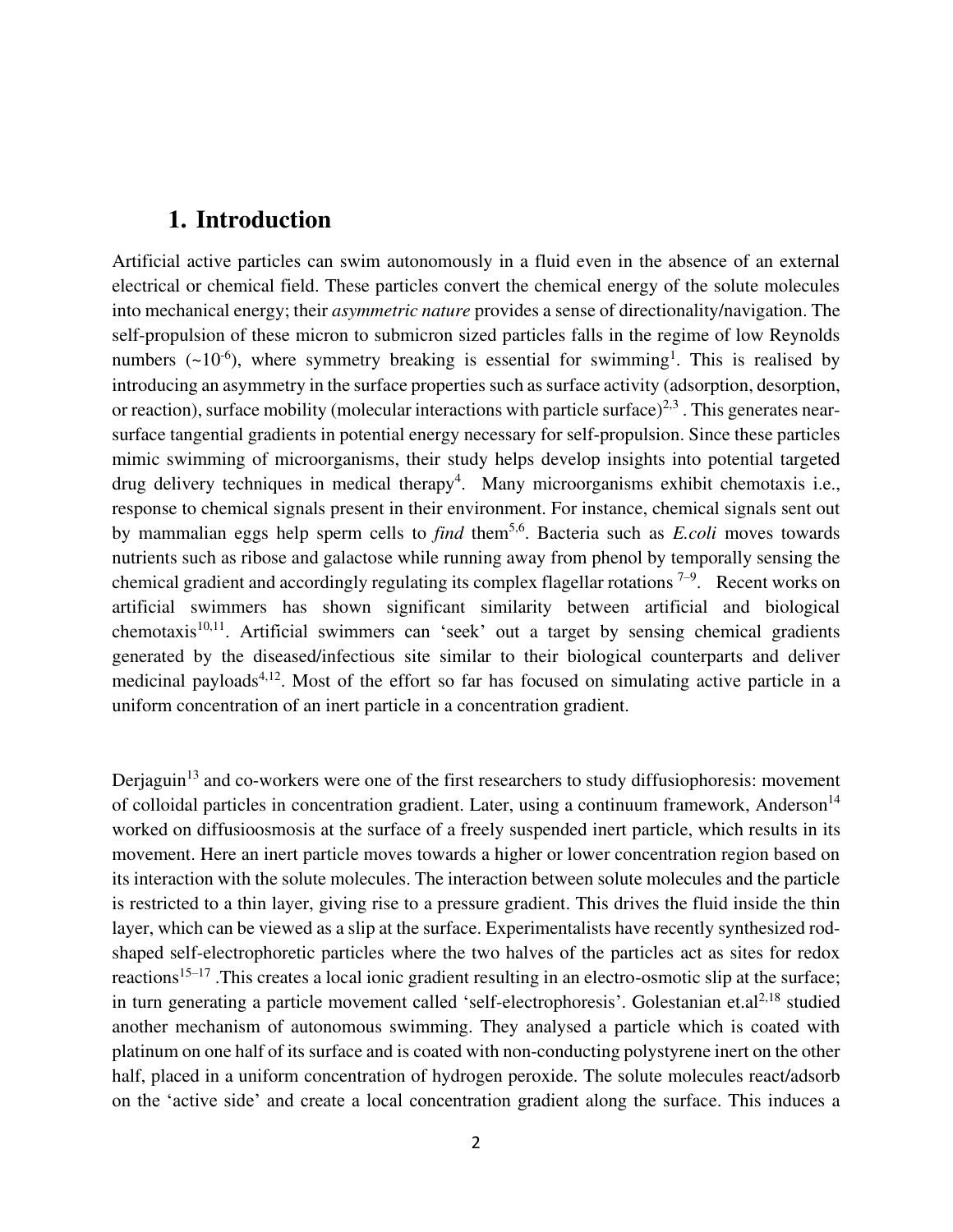diffusio-osmotic flow which results in 'self-diffusiophoresis' of a freely suspended particle. Golestanian et.  $al^3$  provided a generalized framework for self-diffusiophoresis and selfelectrophoresis and showed that these two swimming mechanisms are analogous to each other<sup>3,17</sup>. On the basis of existing experimental studies three primary assumptions were made: 1) the interactive layer is thin compared to the size of the particle. This helped them carry out an asymptotic analysis and enabled replacing the diffusio-osmotic flow of the thin interactive layer with a slip at the surface; 2) solute transport occurred primarily via diffusion i.e. advective effects were negligible; 3) a fixed rate of adsorption/desorption of solute capture/release at the active sites. Their formulation showed that a chemically active particle like a Janus sphere required symmetry breaking in activity for self-propulsion.

Khair<sup>19</sup> extended the work of Anderson et.al<sup>14</sup> to include the effect of solute advection. Using a perturbation expansion in Peclet number (ratio of advective to diffusive effects), the effect of solute advection on phoretic swimming was explored. The phoretic translation velocity was found to be monotonically decreasing with increasing Pe. For a slightly non-spherical particle, the translating velocity was found to be dependent on shape and orientation. This was in contrast to the case where velocity is independent of size and shape for Pe=0.

| Investigation            | <b>Regime</b>                                                        | <b>Remarks/Description</b>                                                                                                                           |
|--------------------------|----------------------------------------------------------------------|------------------------------------------------------------------------------------------------------------------------------------------------------|
| Anderson et.al (1982)    | $Pe \rightarrow 0, Re \rightarrow 0$                                 | Diffusiophoretic swimming of<br>an inert particle in an external<br>concentration gradient.                                                          |
| Golestanian et.al (2007) | $Pe \rightarrow 0, Re \rightarrow 0, \frac{\delta}{a} \rightarrow 0$ | Provided a unified framework<br>describing phoretic swimming<br>using foundations laid by<br>Derjaguin (1947)<br>and<br>Anderson et.al <sup>14</sup> |
| <b>Khair</b> (2014)      | $Pe \geq O(1), Re \rightarrow 0$                                     | Extended the<br>work<br>of<br>Anderson et. $al^{14}$ to include<br>convective effects as higher<br>order effects in Pe.                              |
| Popescu et.al (2018)     |                                                                      | qualitative<br>study<br>A<br>of<br>chemotaxis of a Janus sphere.                                                                                     |

Table 1: Summary of earlier theoretical studies on diffusiophoresis and self-diffusiophoresis.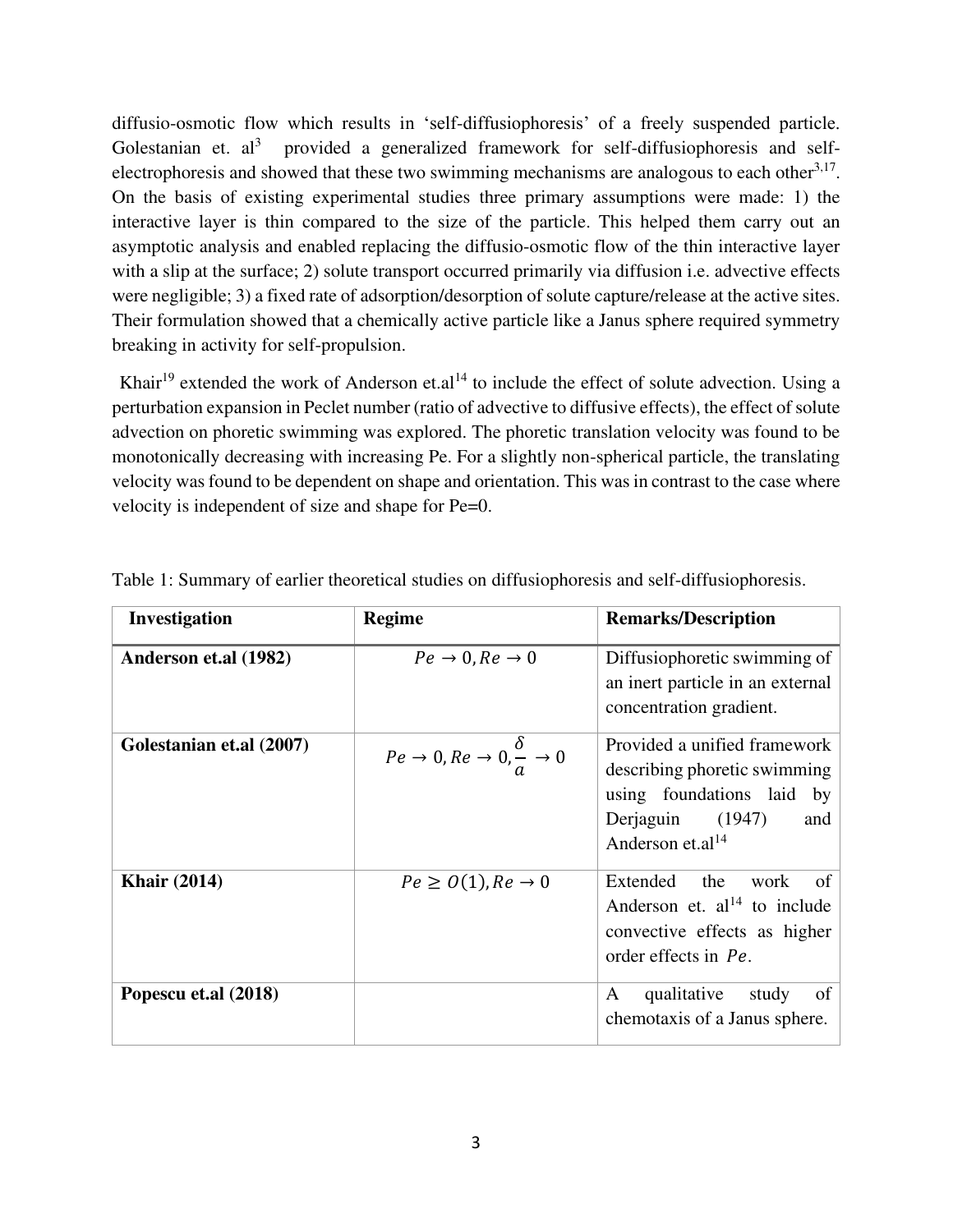| Provides a framework for                                  |
|-----------------------------------------------------------|
| quantitative understanding of                             |
| artificial chemotaxis.                                    |
| $Pe \rightarrow 0$ , $Re \rightarrow 0$ , $\rightarrow 0$ |

Taking inspiration from immune cells (such as neutrophils and macrophages) that respond to chemical gradients and move towards the site of injury/ infection<sup>20</sup>, the current work aims at analysing the response of an artificial swimmers to an external concentration gradient. Very recently, Popescu et.al<sup>12</sup> qualitatively analysed the response of a Janus sphere placed in a concentration gradient and showed that the reorientation of the Janus sphere along the direction of concentration gradient requires an additional symmetry breaking in the solute surface interaction i.e., a gradient in surface mobility. They showed that particle movement can be generated by two different effects i.e. an externally imposed concentration gradient and the self-generated concentration gradient.

Motivated by the need to provide guidelines for rational fabrication of drug delivery systems, the quantitative chemotactic response and its dependence on different parameters must be analysed. It is hence important to seek answers to questions such as (i) what is the time required for reorientation? (ii) how does this re-orientation compare with that induced by Brownian noise? (iii) how does the swimming direction depend on the relative strength of the self-generated and the artificially imposed concentration gradients? (iv) how does the trajectory depend on surface activity, mobility coefficient.

To obtain insights into the motion of biological swimmers and keeping applications such as drug delivery in perspective, in this work, we theoretically study the motion of an active particle placed in an external concentration gradient. The interaction between the external concentration gradient with the self-generated concentration gradient is characterised by a dimensionless activity number which is the ratio of external concentration gradient to self-generated concentration gradient. We discuss the various characteristic scales governing the system and state the governing and boundary equations in section 2. In section 3, using the principle of linearity, the governing equations are decomposed into two subproblems: the first takes into account the external concentration gradient while the second accounts for the surface activity. The next section (4) is dedicated to finding the swimming and rotational velocity using the Lorentz reciprocal theorem. Using the derived translational and rotational velocity, dynamic equations are used to determine the trajectory of the particle. In section 5, we quantify the rotational and translational behaviour of the particle. Finally, in section 6, we discuss the key insights and conclusions.

### **2. Problem formulation**

 A Janus particle propels itself in a solution with uniform external concentration by creating a local tangential concentration gradient. The solute molecules interact with the surface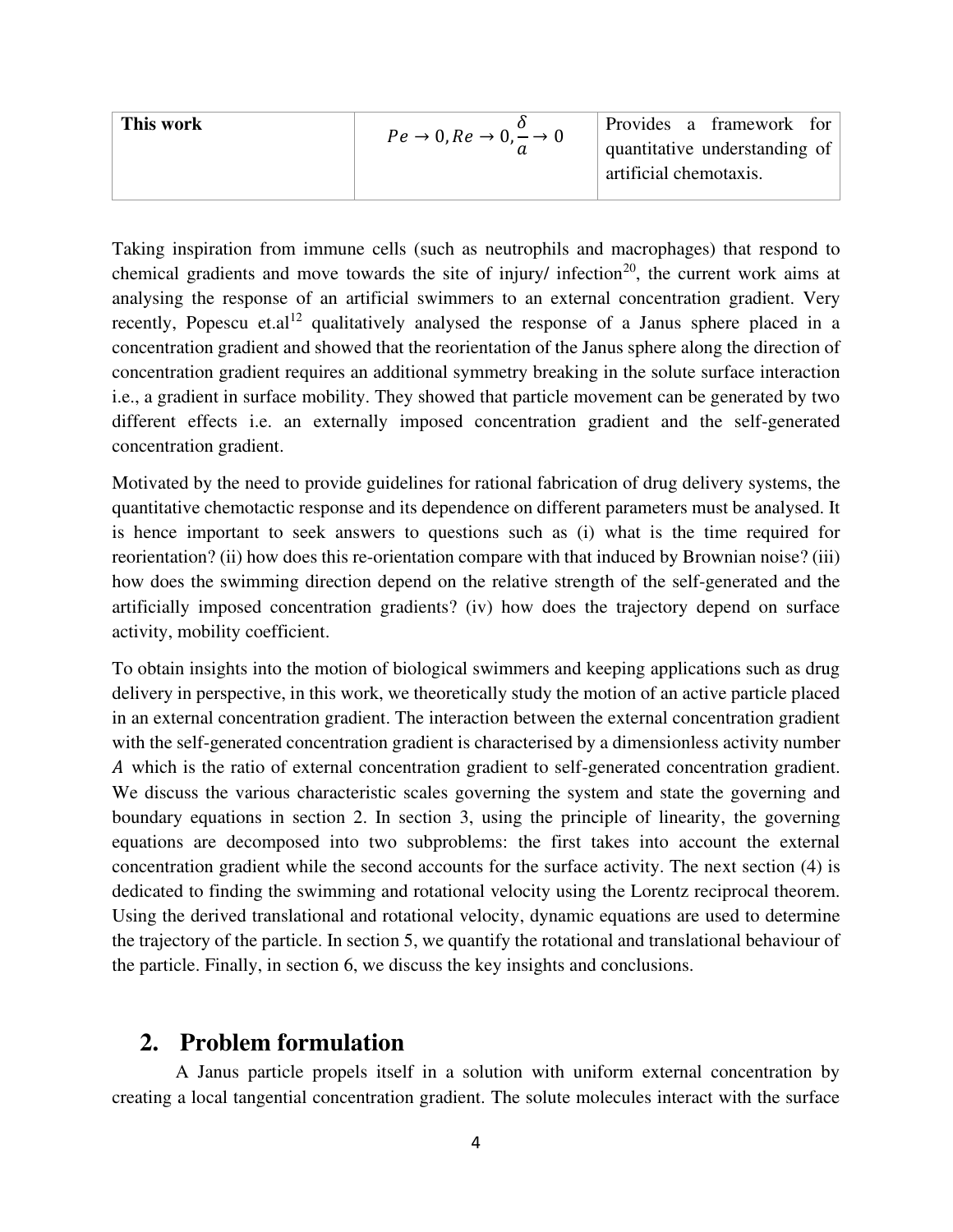of the Janus particle in a thin region. The interactions of solute molecules with the particle are characterised by a mobility coefficient. A positive mobility coefficient refers to repulsive interactions, while a negative value refers to attractive interactions. Through the concentration gradient, the interaction generates a pressure gradient, which drives the diffusion-osmotic flow inside the thin layer. The diffusioosmotic flow acts as an effective slip and results in a swimming motion of the Janus particle. In this work, we consider a particle which has two different axisymmetric surface activities (shown by red and blue colour in Fig.1) on the two halves; similarly, the two faces have different mobility coefficients. When placed in a fluid with uniform concentration of solute molecules, a Janus particle swims along the axis of symmetry, also called axis of self-propulsion ( $e_z$  in Fig.1a).

We study the motion of a Janus particle of radius ' $a^*$ ' under the influence of an external linear concentration gradient of strength  $\gamma^*$ , where the superscript  $*$  is used to represent dimensional variables. We define two frames of reference centered on the particle: a frame of reference  $(e_y, e_z)$  whose z- axis coincides with the axis of self-propulsion at every instant of time, and a stationary frame of reference given by  $(e_{y_0}, e_{z_0})$ . The externally imposed concentration gradient is at an angle  $\beta_0$  with horizontal axis, which is denoted by  $e_{z_0}$  in a stationary frame of reference. Fig.1a shows the position of the particle and the axis in the particle reference frame at t=0. Fig. 1b shows the relationship between the two different reference frames at a later instant of time. The instantaneous angle between the concentration gradient and its axis of self-propulsion  $(e_z)$  is given by  $\beta(t)$  (as shown in Fig 1a). The co-rotational frame of reference is used to find translational and rotational velocity, while the particle trajectory is tracked in the stationary reference frame. At  $t = 0$  (i.e.,  $\beta = \beta_0$ ) the two frames of reference coincide (assuming the particle to be horizontal initially).



Figure 1: Schematic elucidating the reference frames used in this work. The external gradient makes a constant angle  $\beta_0$  with respect to  $e_{z_0}$  (non-rotational frame). The instantaneous angle between the axis of self-propulsion and concentration gradient is given by  $\beta$ . The two halves have different activity and mobility coefficients represented by diferent colour on the two halves. Mobility and activity on the red half is represented by a '+' subscript, whereas '-' subscript is used for the blue half.  $e_z$  and  $e_y$  represent the particle co-rotational frame of reference and  $e_{y_0}$ ,  $e_{z_0}$ represents the stationary frame of reference in Fig 1b. The direction of concentration gradient is shown by  $e_{zt}$ .

Activity on the surface  $\alpha^*(\theta, \phi)$  represents consumption or release of solute on the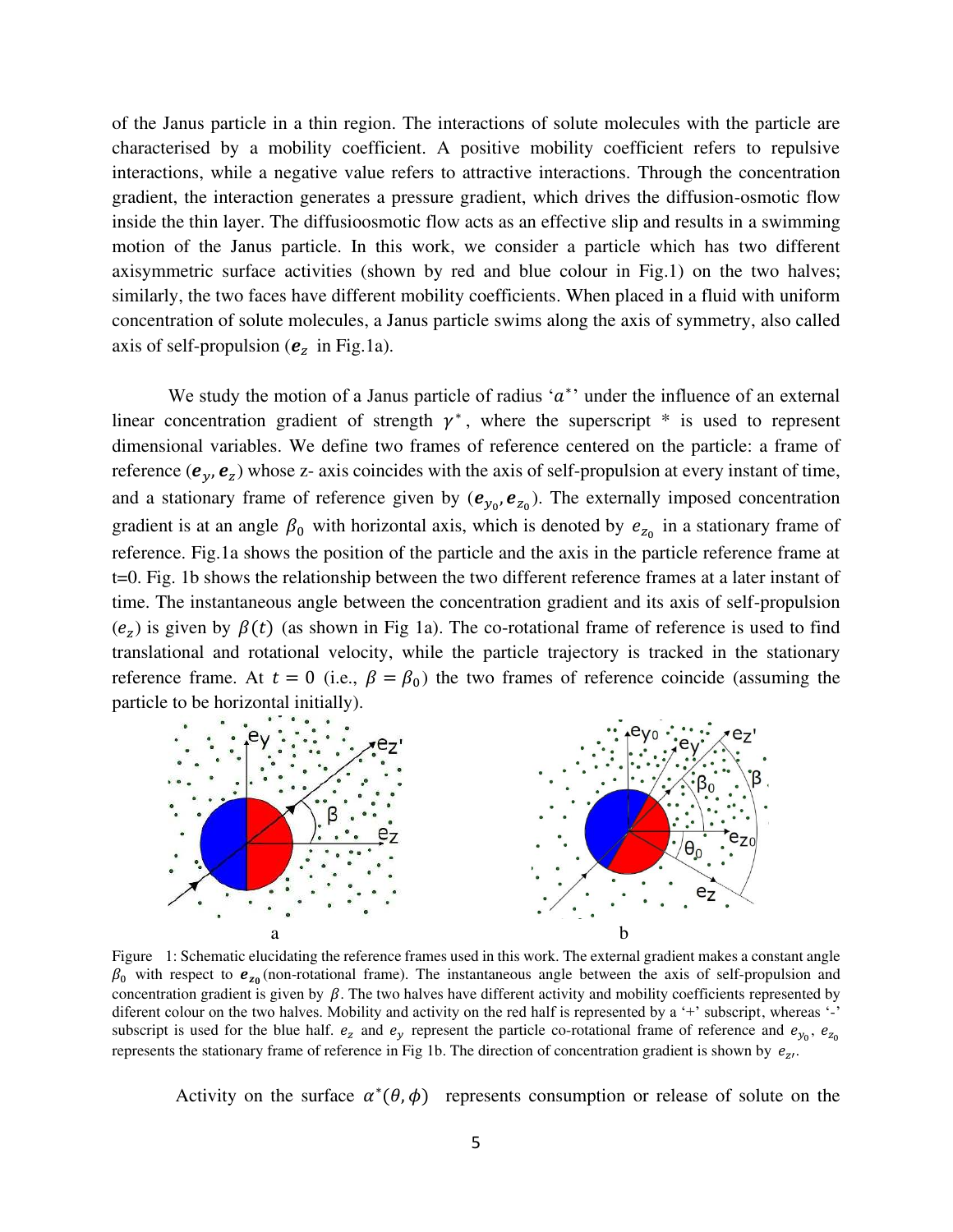particle surface, and is expressed as

$$
\alpha^* = \begin{cases} \alpha_+^* & 0 < \theta < \frac{\pi}{2} \\ \alpha_-^* & \frac{\pi}{2} < \theta < \pi \end{cases}
$$

Here,  $\alpha^*$  and  $\alpha^*$  are the activities on the two faces, and  $\theta$  is the polar angle. The activity is uniform in the axisymmetric direction.  $e_{z}$  is the direction of external concentration gradient. Here the concentration field is of the form  $C^*_{\infty} = \gamma^* z'$ ; where z' is the distance of a point on  $e_{z'}$ from the origin (as shown in Fig 1a).  $z'$  is expressed in terms of  $y$ ,  $z$  coordinates. For this we take the projection of y and z coordinates along the  $e_{zt}$  axis. This yields,  $z' = z \cos\beta + y \sin\beta$ . The external concentration field can be expressed as,  $C^*_{\infty} = \gamma^* (z \cos \beta + y \sin \beta)$ . Using  $z =$  $r\cos\theta$  and  $y = r\sin\theta\sin\phi$ ,  $\theta$  and  $\phi$  being the polar and radial angles, we obtain:

$$
C_{\infty}^* = \gamma^* r \left( \cos \theta \cos \beta + \sin \theta \sin \phi \sin \beta \right) \tag{1}
$$

The solute and momentum transport around the particle is characterised by the following timescales:

i)momentum diffusion  $t_{mom} = a^{2}/v^* \sim O(10^{-4})s$ 

ii) solute diffusion  $t_{diff} = a^{*2}/D^* \sim O(10^{-1})s$ 

iii) particle translation  $t_{swim} = a^*/u_{ch}^*$ 

iv) particle rotationa  $t_{rot} = a^*/\mu^* \gamma^*$ .

Here,  $D^*$  is the solute diffusion coefficient,  $\mu^*$  is the mobility coefficient,  $\nu^*$  is the kinematic viscosity.

The longest timescale (slowest process) characterises the temporal change in solute and momentum transport. The estimates of the different time scales were obtained by considering a Janus particle of size  $10 \mu m$  in a concentration gradient of 10  $Mm^{-1}$ ; the diffusion coefficient of oxygen in water =  $2.3 \times 10^{-9} m^2 s^{-1}$ ; kinematic viscosity of water =  $1.05 \times 10^{-6} m^2 s^{-1}$ . The mobility coefficient for the Janus particle with oxygen gas as a solute is estimated as<sup>21</sup>  $\mu$  =  $\frac{k_B T d^{*2}}{2\eta^*}$  = 8.87 × 10<sup>-33</sup> $m^5 s^{-1}$ ; For a swimming velocity of the order ~1 $\mu$ m/s, the various timescales are found to be related as

$$
t_{\text{diff}} \ll t_{\text{rot}} \tag{2}
$$

$$
t_{\text{diff}} \ll t_{\text{swim}} \tag{3}
$$

 The timescale of diffusion being lower than those of both swimming and rotation suggests that the concentration field is primarily determined by the particle orientation. This allows us to make pseudo steady state approximation i.e. we can neglect the unsteady terms in the governing equations. The characteristic velocity scale  $u_{ch}^*$  has two contributions: one arising from the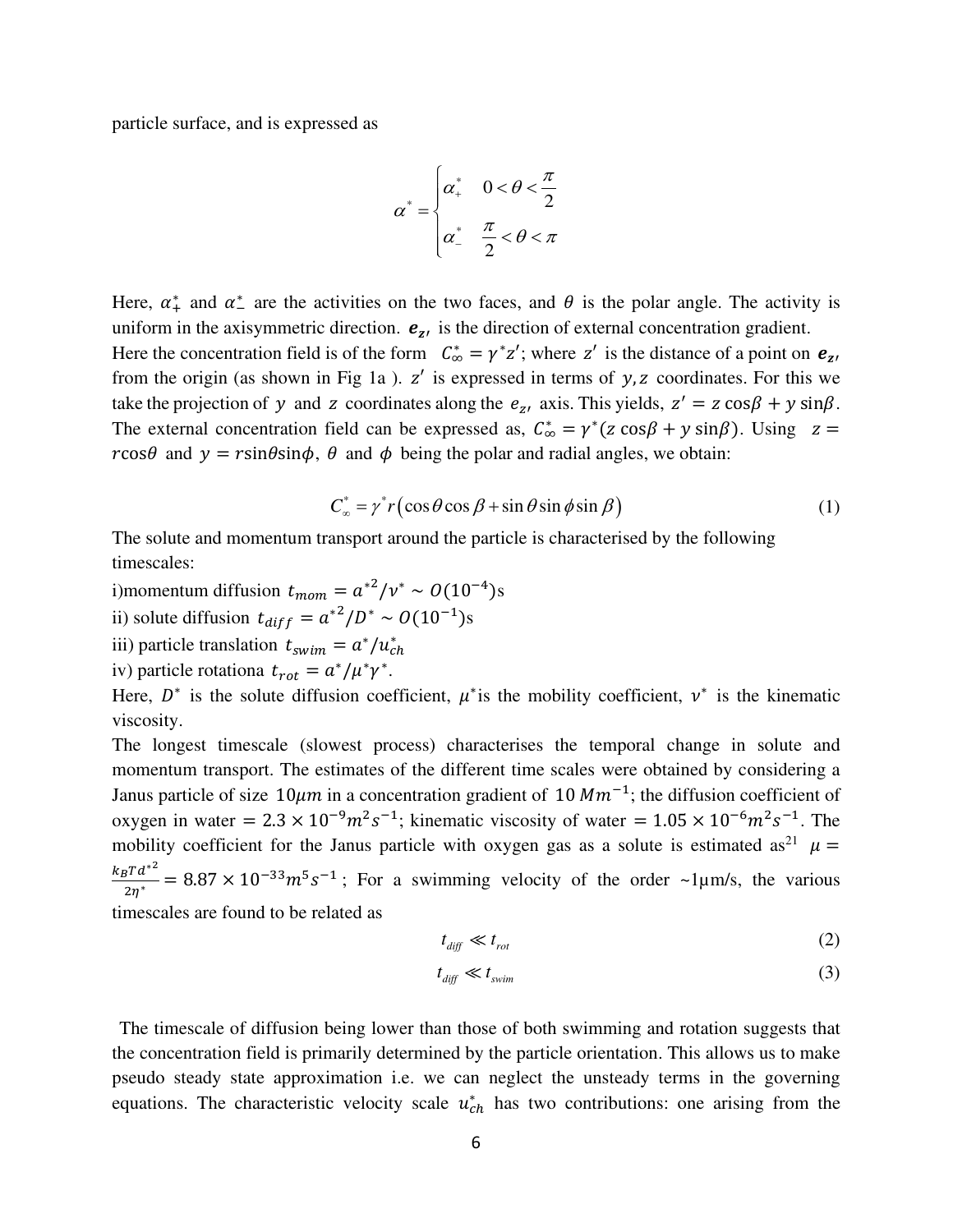externally imposed concentration gradient (scaled as  $\gamma^*\mu^*$ ), and another arising from the activity generated concentration gradients (scaled as  $\frac{|\alpha^*| \mu^*}{R}$  $\frac{1}{p^*}$ ), here  $|\alpha^*|$  represents the maximum magnitude of the surface activity. To depict the ratio of two contributions, we define a dimensionless activity number as  $A = \frac{\gamma^* D^*}{|\alpha^*|}$  $v^*D^*$ . We chose the velocity scale as  $u_{ch}^* = \mu^* \left(\gamma^* + \frac{|\alpha^*|}{D^*}\right)$  $\frac{a^*}{D^*}$  =  $\frac{|\alpha^*| \mu^*}{D^*}$  $\frac{1}{D^*}(A+1)$ , this takes into account both the contributions. We see, for  $A \ll 1$ ,  $u_{ch}^* \sim \frac{|\alpha^*| \mu^*}{D^*}$  $\frac{1}{D^*}$  and for  $A \gg 1$ ,  $u_{ch}^* \sim$  $\gamma^*\mu^*.$ 

We now seek bounds on external concentration gradient and the surface activity for the quasisteady approximation to be valid. For this we substitute the expression of  $t_{diff}$ ,  $t_{swim}$  and  $t_{rot}$ in equations (2) and (3)

$$
\frac{t_{\text{diff}}}{t_{\text{rot}}} = \frac{a^* \gamma^* \mu^*}{D^*} \ll 1 \Longrightarrow \gamma^* \ll \frac{D^*}{a^* \mu^*}
$$
\n
$$
\frac{t_{\text{diff}}}{t_{\text{swim}}} = \frac{|\alpha^*| a^* \mu^*}{D^*} \ll 1 \Longrightarrow |\alpha^*| \ll \frac{D^{*^2}}{a^* \mu^*}
$$
\n
$$
(4)
$$

Substituting the values from above, we obtain an upper bound on  $\gamma^*$  and  $|\alpha^*|$ ,

 $\gamma^* \ll 1.66 \times 10^3 \frac{\text{m}}{\text{m}}$  and  $|\alpha^*| \ll 1.66 \times 10^{-3} M m^{-2} s^{-1}$ 

Apart from the above bound, there is another upper bound on  $\gamma^*$  which arises from the weak gradient condition. Under a strong external concentration gradient, the transport becomes unsteady<sup>14</sup>. To ensure pseudo steady-state the gradient has to be sufficiently weak. This yields,

$$
\frac{\gamma^*}{c_0/a^*} \ll 1
$$

A typical value for solute concentration  $c_0$  is<sup>19</sup> 0.1 M, which yields  $\gamma \ll 10^4$  M/m. This is satisfied when the bound for quasi-steady state approximation i.e. eq.(4) holds.

Choosing the characteristic concentration scale as  $C_{ch} = \frac{|\alpha^*| a^*}{D^*}$  $\frac{1}{b^*}$ , lengthscale  $l_{ch} = a^*$ , timescale  $t_{ch} = t_{rot} = \frac{a^*}{v^*u}$  $\frac{a^*}{\gamma^*\mu^*}$  and the velocity scale  $u_{ch}^*$  as  $\frac{|\alpha^*| \mu^*}{D^*}$  $\frac{1\mu}{D^*}(A+1)$  the dimensionless solute balance and momentum balance equations are

$$
Pe \left( \left( \frac{A}{A+1} \right) \frac{\partial c}{\partial t} + \nabla \cdot (\mathbf{u}c) \right) = \nabla^2 c \tag{5}
$$

Subject to the flux condition

$$
-\mathbf{n} \cdot \nabla c = \alpha(\theta) \tag{6}
$$

And the far field condition

$$
c \to C_{\infty} \quad \text{as } r \to \infty \tag{7}
$$

The fluid velocity is governed by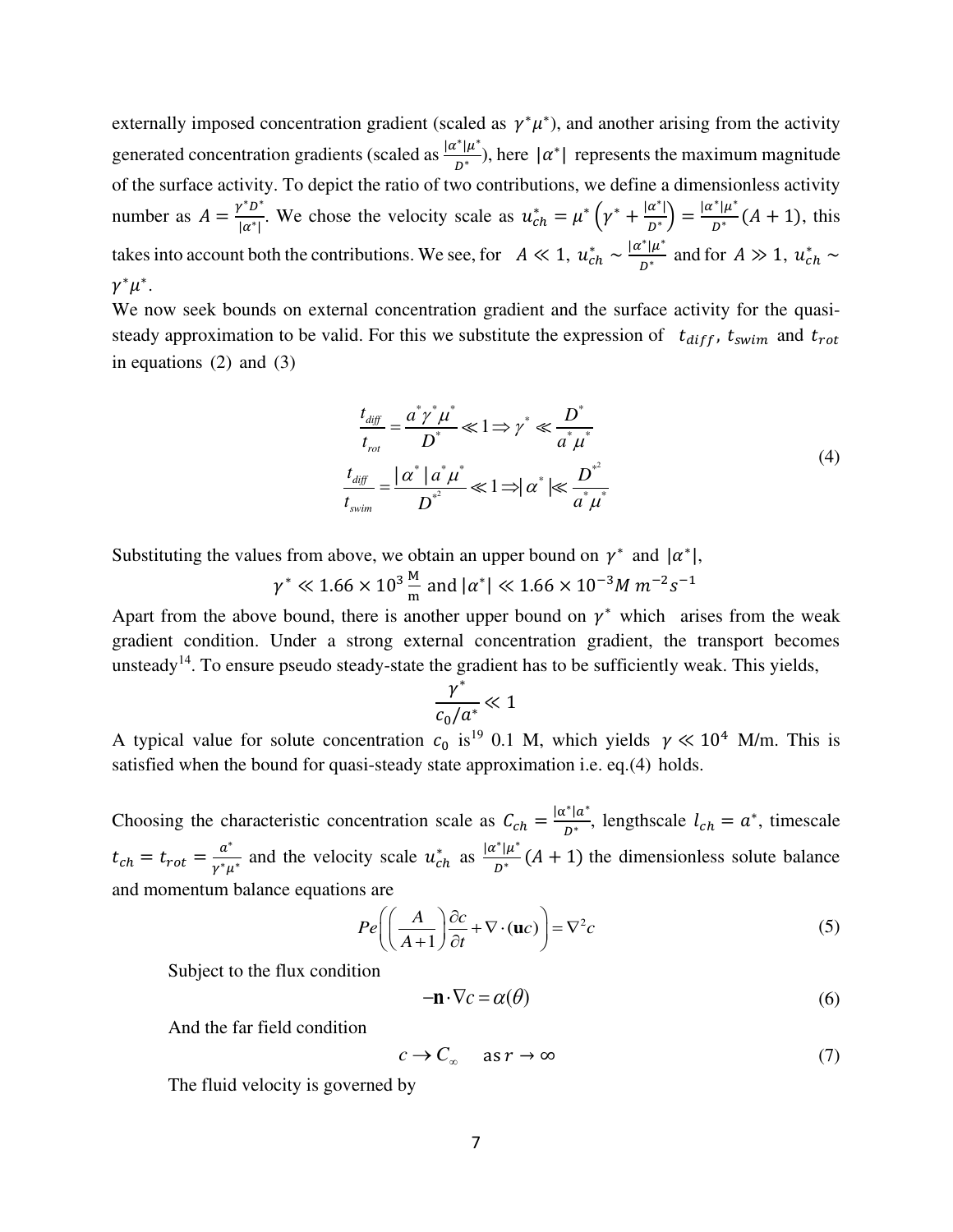$$
\operatorname{Re}\left(\left(\frac{A}{A+1}\right)\frac{\partial \mathbf{u}}{\partial t} + \mathbf{u} \cdot \nabla \mathbf{u}\right) = -\nabla P + \nabla^2 \mathbf{u}
$$
 (8)

Subject to the boundary conditions

$$
\mathbf{u} = \mathbf{u}_s + \mathbf{U}_{\text{swim}} + \Omega \times \mathbf{r} \quad \text{at} \quad r = 1 \tag{9}
$$

No penetration condition

$$
\mathbf{n} \cdot \mathbf{u} = 0 \quad \text{at } r = 1 \tag{10}
$$

Far field condition

$$
\mathbf{u} \to 0 \quad \text{as } r \to \infty. \tag{11}
$$

Here, the slip velocity  $u_s = \mu_0 (I - nn) \cdot \nabla c$ ; where  $\mu_0$  is the scaled mobility coefficient, and **I** is the identity tensor. The equations (5)-(11) govern the solute and momentum transport and are expressed in the particle reference frame. Two dimensionless numbers describing the system behavior are  $Pe = \frac{u_{ch}^* a^*}{D^*}$  $\frac{c_h a^*}{D^*}$  and  $Re = \frac{u_{ch}^* a^*}{v^*}$  $\frac{h^{\alpha}}{v^{*}}$ . For particle of size 10µm, with the swimmer velocity of the order  $\sim 1 \,\mu$ m/s, taking diffusion coefficient as  $2.3 \times 10^{-9}$ m<sup>2</sup>/s and kinematic viscosity of water as  $1.05 \times 10^{-6}$  m<sup>2</sup>/s; the associated Reynolds number and Peclet number are  $9.52 \times 10^{-6}$ and  $4.3 \times 10^{-2}$  respectively. The low values of these dimensional numbers suggests that the inertial and advective terms can be neglected both in solute and momentum transport. In the limit  $Pe \rightarrow 0$ , the two equations (5) and (8) are decoupled. We first solve for the concentration field and obtain the slip velocity at the surface. The solute molecule interacts with the particle surface in a thin region. The thickness of this interaction layer  $(\delta^*)$  is of the order of a few nano meters<sup>21</sup> (Anderson 1989), resulting in  $\frac{\delta^*}{a^*} \sim O(10^{-4})$ . For such ratios, the fluid velocity profile inside this layer can be visualised as a slip at the surface. This slip velocity is employed in the boundary condition (9).

In the limit  $Pe \rightarrow 0$ , the solute balance equation is given by

$$
\nabla^2 c = 0 \tag{12}
$$

$$
-\mathbf{n} \cdot \nabla c = \alpha(\theta) \quad \text{at } r = 1 \tag{13}
$$

$$
c \to C_{\infty} \quad \text{as } r \to \infty \tag{14}
$$

here  $C_{\infty} = Ar(\cos\theta \cos\beta + \sin\theta \sin\phi \sin\beta)$ . Introducing the disturbance concentration field as,  $c' = c - C_{\infty}$  and substituting in the governing equations, we obtain:

$$
\nabla^2 (c' + C_\infty) = 0 \tag{15}
$$

$$
-\mathbf{n} \cdot \nabla (c' + C_{\infty}) = \alpha(\theta) \quad \text{at} \quad r = 1 \tag{16}
$$

$$
c' \to 0 \quad \text{as } r \to \infty \tag{17}
$$

Since the external concentration field is linear,  $\nabla^2 C_{\infty} = 0$ . The governing equation in terms of disturbance variable  $c'$  is

$$
\nabla^2 c' = 0 \tag{18}
$$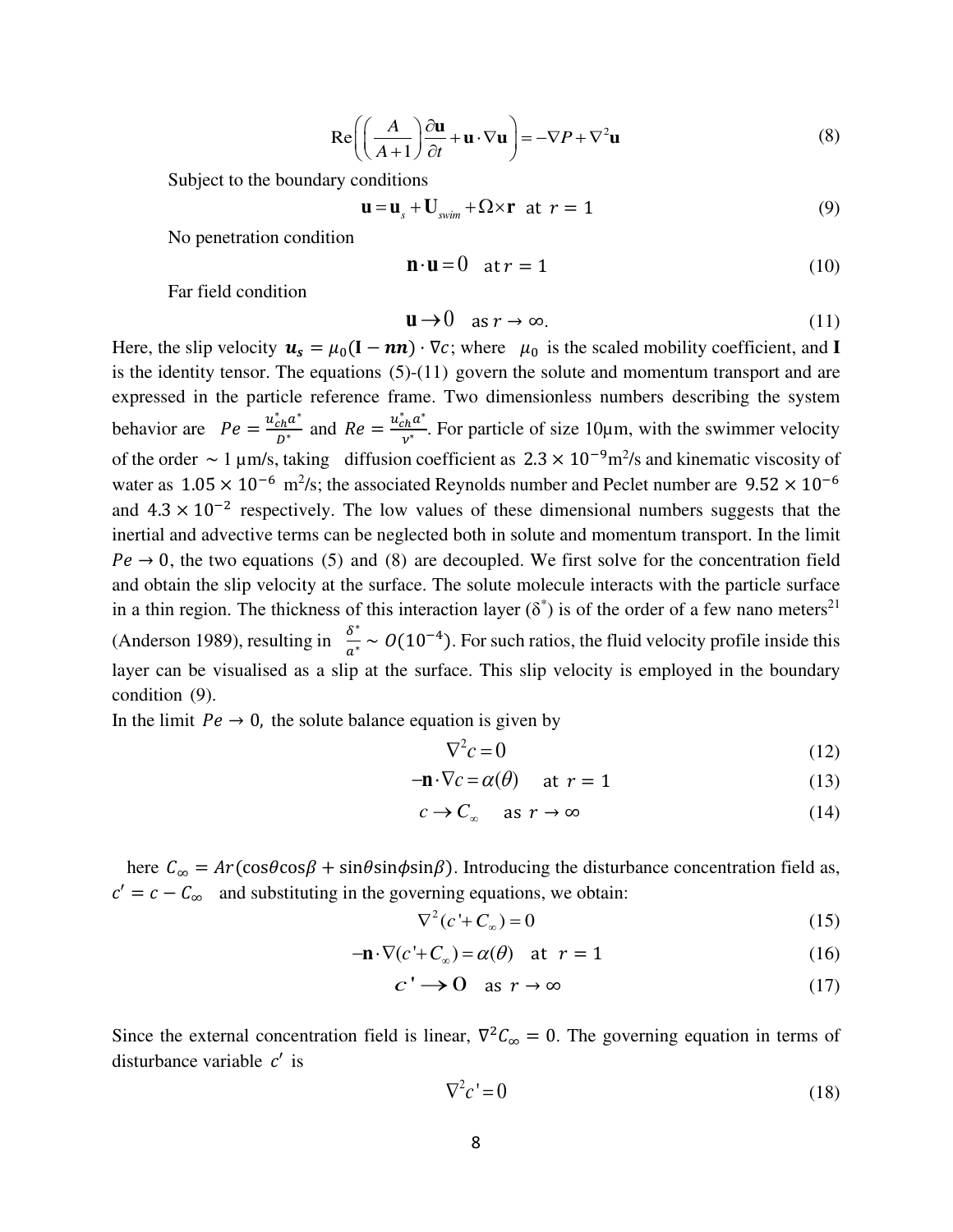Writing the equations in terms of disturbance field results in both the non homogeneities arising in the boundary condition at the particle surface. Simplifying (16) and (17) we obtain

$$
-\mathbf{n} \cdot \nabla c' = A(\cos \theta \cos \beta + \sin \theta \sin \phi \sin \beta) + \alpha(\theta)
$$
(19)

$$
c' \to 0 \text{ as } r \to \infty \tag{20}
$$

 In the next section, we seek analytical solution for (18)-(20) exploiting the linearity of the above system.

# **3. Solution for concentration fields**

 The governing equations (18)-(20) are linear with two non-homogeneities in the boundaries: the first non-homogeneity arises due to the external concentration gradient (19), while the second one arises from the activity on the particle surface  $\alpha(\theta)$  (19). Using the principle of superposition, the governing equations (18)-(20) are decomposed into two sub problems with one non-homogeneity each. We seek the solution for disturbance concentration as  $c' = c_1 + c_2$ . These sub-problems are governed by the following equations

$$
\nabla^2 c_1 = 0 \tag{21}
$$

$$
-\mathbf{n} \cdot \nabla c_1 = A(\cos \theta \cos \beta + \sin \theta \sin \phi \sin \beta) \quad \text{at } r = 1 \tag{22}
$$

$$
c_1 \to 0 \quad \text{as } r \to \infty,\tag{23}
$$

and

$$
\nabla^2 c_2 = 0 \tag{24}
$$

$$
-\mathbf{n} \cdot \nabla c_2 = \alpha(\theta) \quad \text{at } r = 1 \tag{25}
$$

$$
c_2 \to 0 \quad \text{as } r \to \infty. \tag{26}
$$

1 represents the disturbance concentration field of a *passive* diffusiophoretic sphere in an external linear concentration gradient. Whereas, the ' $c_2$  problem' represents the disturbance concentration field around a Janus sphere.

## **3.1 Concentration field around a diffusiophoretic particle in linear concentration gradient**

 The solute concentration field of this sub problem governed by equations (21)-(23). The equations are linear in  $\nabla \mathcal{C}_{\infty}$ . A permissible decaying solution that is linear in  $\nabla \mathcal{C}_{\infty}$  is

$$
c_1 = B \frac{(\nabla C_\infty) \cdot (\mathbf{x})}{r^3},\tag{27}
$$

Where  $x$  is the positional vector of a point,  $B$  is a constant which will be determined by the surface boundary condition (22). Substituting  $C_{\infty} = A(r \cos \theta \cos \beta + r \sin \theta \sin \phi \sin \beta)$ , results in

$$
c_1 = \frac{BA(\cos\theta\cos\beta + \sin\theta\sin\phi\sin\beta)}{r^2}.
$$
 (28)

The boundary condition (22) in spherical coordinates is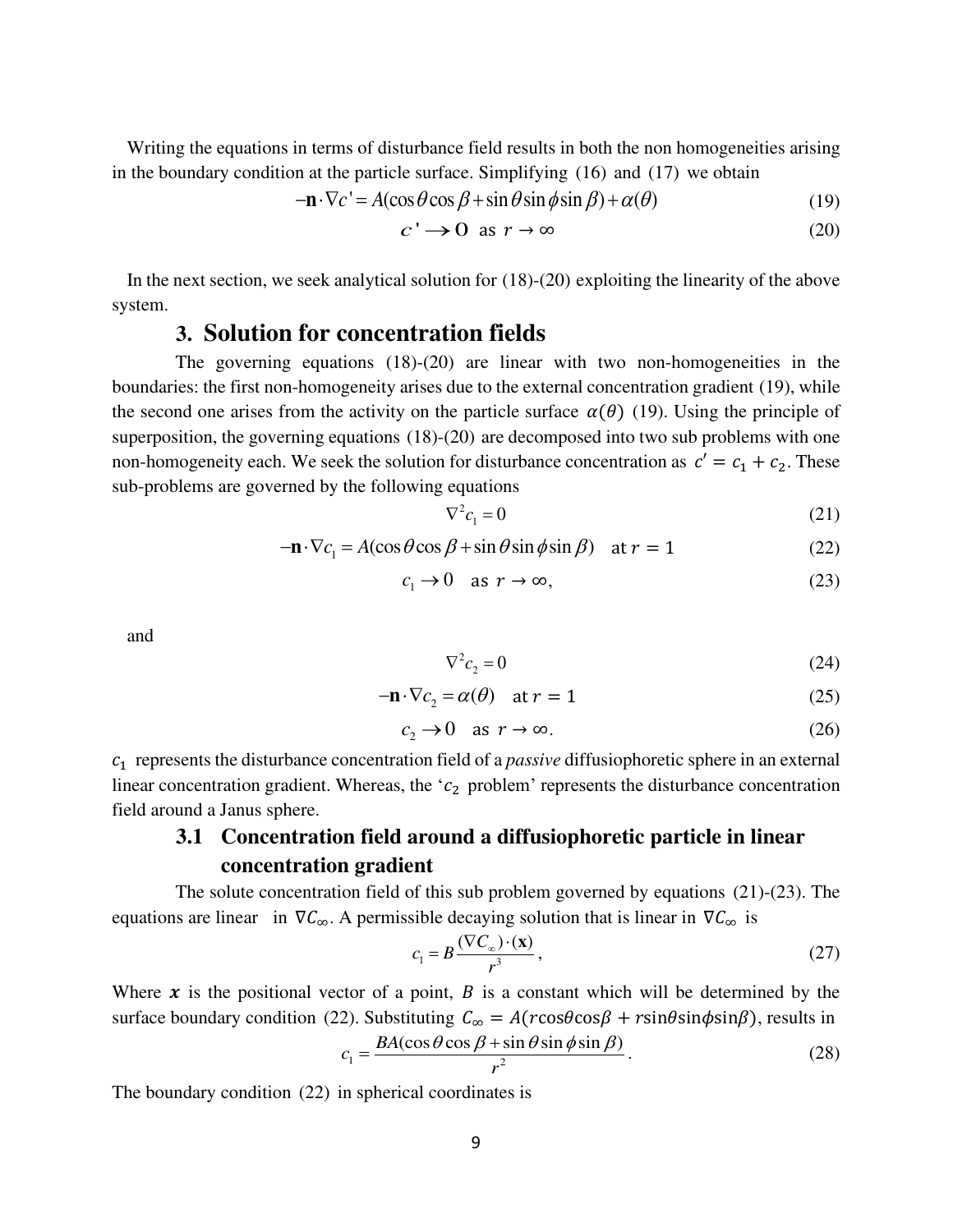$$
-\frac{dc_1}{dr}\bigg|_{r=1} = A(\cos\theta\cos\beta + \sin\theta\sin\phi\sin\beta)
$$
 (29)

Substituting  $c_1$  from (28) we obtain  $B = \frac{1}{2}$  and the solution for  $c_1$  as  $1 - \frac{2x^2}{\alpha^2}$  $(\cos \theta \cos \beta + \sin \theta \sin \phi \sin \beta)$ 2  $c_1 = \frac{A}{A}$ *r*  $=\frac{A(\cos\theta\cos\beta+\sin\theta\sin\phi\sin\beta)}{2}$  (30)

The disturbance field in the y-z plane is plotted in the Fig 2a. The concentration gradient is along a line inclined at an angle  $\pi/4$  with respect to  $e_z$  axis ( $\beta = \pi/4$ ). The disturbance field is symmetric about the direction of the concentration gradient(shown by the red dashed line in Fig 2a), and it decays as  $r^{-2}$ .



Figure 2: Disturbance concentration field for (a) a passive diffusiophoretic particle in an external linear concentration gradient along  $\beta = \pi/4$  and (b) Janus particle in a uniform concentration with x-axis as self propulstion axis. The concentration field for (a) decays as  $O(r^{-2})$  whereas for (b) at the leading order it decays as  $O(r^{-1})$ . Here, the red face of the Janus sphere absorbs the solute molecules due to which there is a drop in concentration near the red face,  $\alpha_+ = +1, \alpha_- = 0.$ 

## **3.2 Concentration field around a Janus particle**

Following Golestanian et.al<sup>3</sup> (2008) the solution to this problem is sought using Legendre Polynomials as a basis set. This is given by

$$
c_2 = \sum_{l=0}^{l=\infty} \frac{\alpha_l}{l+1} r^{-(l+1)} P_l(\cos \theta)
$$
 (31)

Here,  $\alpha_l$  represents the coefficients of activity  $\alpha(\theta)$  expanded in terms of Legendre polynomials,  $\boldsymbol{0}$  $(\theta) = \sum \alpha_i P_i(\cos \theta)$ *l l l l*  $\alpha(\theta) = \sum_{l=\infty}^{l=\infty} \alpha_l P_l(\cos \theta)$  $=\sum_{l=0} \alpha_l P_l(\cos \theta)$ . The disturbance concentration field is shown in Fig 2b.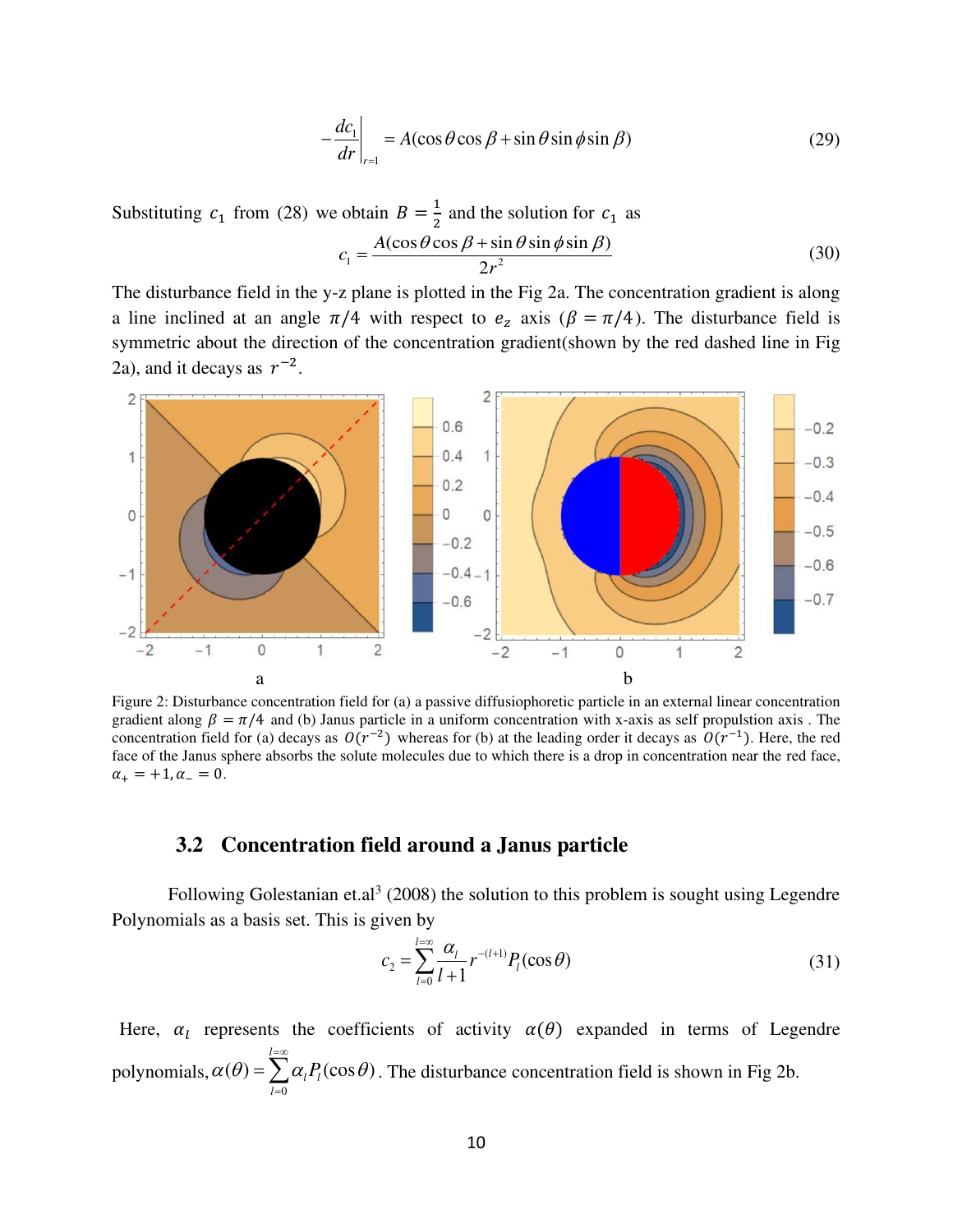The composite disturbance field is given by  $c' = c_1 + c_2$  is

$$
c' = \frac{A(\cos\theta\cos\beta + \sin\theta\sin\phi\sin\beta)}{2r^2} + \sum_{l=0}^{l=\infty} \frac{\alpha_l}{l+1} r^{-(l+1)} P_l(\cos\theta)
$$
(32)

And the complete concentration field  $c$  given by  $c = c' + C_{\infty}$ .

$$
c = Ar(\cos\theta\cos\beta + \sin\phi\sin\theta\sin\beta)(1 + \frac{1}{2r^3}) + \sum_{l=0}^{l=\infty} \frac{\alpha_l}{l+1} r^{-(l+1)} P_l(\cos\theta)
$$
(33)

Equation (33) indicates there are two contributions to the concentration field. For  $A \gg 1$ , the effect of the external concentration gradient is dominant, and the particle behaves similar to a passive particle placed in an external concentration gradient. For  $A \ll 1$ , the local concentration gradient generated by the asymmetric surface dominates, and the particle behavior is primarily governed by the active Janus particle. When  $A \sim O(1)$ , both the effects contribute equally. In Fig 3, concentration contours of a Janus particle in a linear concentration gradient for different values of A is shown for  $\beta_0 = \pi/4$ . Fig3a shows that the external gradient contribution is low, and the concentration field is symmetric about the x-axis for  $A = 0.01$ . For an intermediate value of  $A = 0.1$ , both the contributions are significant as shown in Fig. 3b. Whereas, Fig 3c shows the external gradient contribution dominates for  $A = 10$ .



Figure 3: Concentration field around a Janus particle placed in a linear concentration gradient for different activity number a) 0.01 b) 0.1 c) 10 with  $\beta_0 = \pi/4$ . For activity number 0.001, the external concentration gradient has no effect on the concentration field. As the activity number is increased, the effect of the concentration gradient is seen. In Fig 3b, both the effects are of similar order, and in Fig 3c, the external concentration gradient dominates. Here, activity is taken as 1 on the red surface and 0 on the blue surface.

## **4. Translational and rotational velocity**

The concentration field around the particle gives rise to a diffusio-osmotic flow in a thin region around the particle. This can be visualised as a slip velocity  $u_s$ . This slip velocity is obtained from the concentration gradients as

$$
\mathbf{u}_s = \mu_0 (\mathbf{I} - \mathbf{n} \mathbf{n}) \cdot \nabla c \tag{34}
$$

Here  $\mu_0$  represents the scaled mobility coefficient along the surface. For  $\mu_0 > 0$ , the relative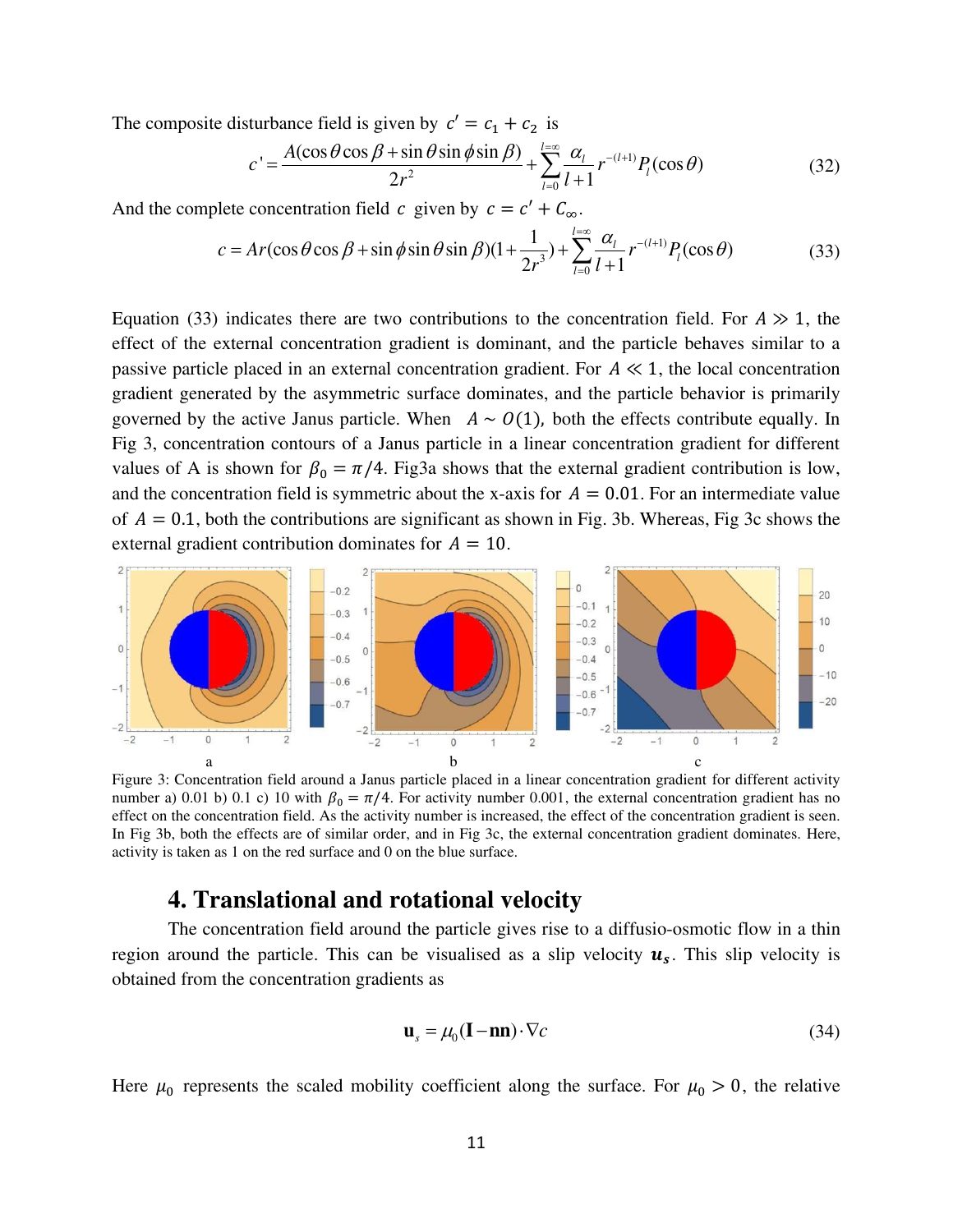interaction of solute molecules with respect to the solvent molecules is repulsive; for  $\mu_0 < 0$ , the relative interaction of solute molecules with respect to the solvent molecules is attractive. A Janus particle has different surface coverage on its two faces, which may alter the particle-solute interactions along the surface. We define the mobility to be uniform in each half as,

$$
\mu_0 = \begin{cases} \mu_+ & 0 < \theta < \frac{\pi}{2} \\ \mu_- & \frac{\pi}{2} < \theta < \pi \end{cases} \tag{35}
$$

The dimensionless slip velocity is calculated using (34) and the concentration field from (33) as

$$
\mathbf{u}_{s} = \frac{\mu_{0}}{A+1} \left( \left( \frac{3A}{2} (-\sin\theta\cos\beta + \sin\phi\cos\theta\sin\beta) + \sum_{l=0}^{l=\infty} \frac{\alpha_{l}}{l+1} \frac{dP_{l}(\cos\theta)}{d\theta} \right) \mathbf{e}_{\theta} + \frac{3A}{2} \cos\phi \sin\beta \mathbf{e}_{\phi} \right)
$$
(36)

There are two contributions to the slip velocity; the first arises from the external gradient, while the second arises due to the asymmetry in activity. Additionally, the slip velocity has components in both  $e_{\theta}$  and  $e_{\phi}$  directions.

#### **4.1 Swimming velocity**

 The slip on the surface gives rise to a diffusiophoretic motion. It is determined using the Lorentz reciprocal theorem as

$$
\mathbf{V}_{swim} \cdot \hat{\boldsymbol{f}}_i = -\int \int_S \boldsymbol{n} \cdot \boldsymbol{\sigma}_i \cdot \boldsymbol{u}_s dA.
$$

Here,  $\sigma_i$  is the stress tensor associated with a point force  $f_i$ ,  $n$  is the normal vector on the surface and  $V_{swim}$ , the swimming velocity. For a unit point force,  $\mathbf{n} \cdot \mathbf{\sigma}_i = 1/(4\pi)\hat{\mathbf{e}}_i$ ; the swimming velocity then becomes,

$$
\mathbf{V}_{swim}=-\frac{1}{4\pi}\int\int_{S}\mathbf{u}_{s}dA.
$$

Substituting,  $u_s$  from (36), we evaluate: (i) the swimming velocity due to external concentration gradient  $V_{grad}$ , and (ii) due to self-diffusiophoresis of Janus particle  $V_{tan}$ . We write  $V_{swim}$  as

$$
\mathbf{V}_{\text{swim}} = \mathbf{V}_{\text{grad}} + \mathbf{V}_{\text{Jan}} \tag{37}
$$

here,

$$
\mathbf{V}_{Jan} = -\frac{1}{4\pi(A+1)} \iint_{S} \mu_0 \sum_{l=0}^{l=\infty} \frac{\alpha_l}{l+1} \frac{dP_l(\cos\theta)}{d\theta} \mathbf{e}_{\theta} dA
$$
(38)

Evaluating the above integral yields,

$$
V_{Jan} = \frac{1}{8(A+1)}(\alpha_{+} - \alpha_{-})(\mu_{+} + \mu_{-})e_{z}
$$

The limit  $A \rightarrow 0$  translates to the case with no external concentration gradient. Here our result converges to that obtained by Golestanian et.al<sup>3</sup>. The expression for the swimming velocity shows that a difference in activities of the two surfaces is essential for a particle to propel itself in a uniform concentration.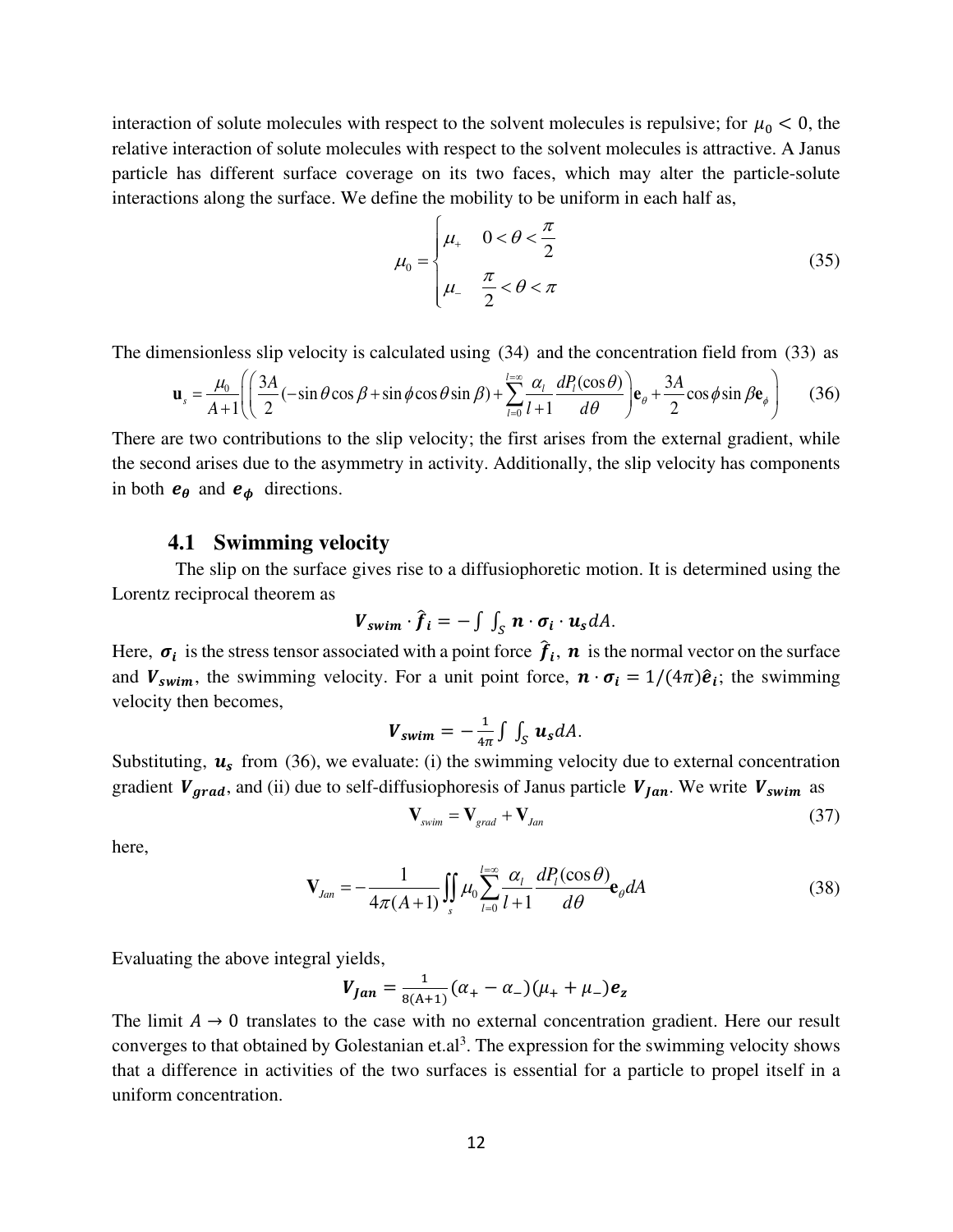We now evaluate the second term in (37). The swimming velocity due to external gradient is given by,

$$
\mathbf{V}_{\text{grad}} = -\frac{3A}{8\pi(A+1)} \iint_{s} \mu_0 ((-\sin\theta\cos\beta + \sin\phi\cos\theta\sin\beta)\mathbf{e}_{\theta} + \cos\phi\sin\beta\mathbf{e}_{\phi})dA \tag{39}
$$

Here,  $e_{\theta}$  and  $e_{\phi}$  are unit vectors in the  $\theta$  and  $\phi$  direction. Converting to cartesian coordinates using :

$$
e_{\theta} = \cos\theta\cos\phi e_x + \cos\theta\sin\phi e_y - \sin\theta e_z
$$
  
 $e_{\phi} = -\sin\phi e_x + \cos\phi e_y,$ 

we obtain swimming velocity in  $x$ ,  $y$  and  $z$  directions, respectively

$$
\mathbf{V}_{grad,x} = \frac{-3A}{8\pi(A+1)} \int_{0}^{\pi/2\pi} \mu_0(-\sin\theta\cos\beta\cos\theta\cos\phi + \cos^2\theta\sin\phi\cos\phi\sin\beta - \cos\phi\sin\beta\sin\phi)r\sin\theta d\theta d\phi
$$
 (40)

$$
\mathbf{V}_{grad,y} = \frac{-3A}{8\pi(A+1)} \int_{0}^{\pi/2\pi} \mu_0(-\sin\theta\cos\theta\sin\phi\cos\beta + \cos^2\theta\sin^2\phi\sin\beta + \sin\beta\cos^2\phi)r\sin\theta d\theta d\phi
$$
 (41)

$$
\mathbf{V}_{grad,z} = \frac{3A}{8\pi(A+1)} \int_{0}^{\pi} \int_{0}^{2\pi} \mu_0 (-\sin^2 \theta \cos \beta + \sin \beta \sin \theta \cos \theta \sin \phi) r \sin \theta d\theta d\phi
$$
 (42)

Evaluating the above integrals, yields:

$$
V_{grad} = -\frac{A\sin\beta}{2(A+1)}(\mu_{+} + \mu_{-})e_y - \frac{A\cos\beta}{2(A+1)}(\mu_{+} + \mu_{-})e_z
$$

Thus, the net swimming velocity is:

$$
\mathbf{V}_{\text{swim}} = \frac{(\alpha_{+} - \alpha_{-})(\mu_{+} + \mu_{-})}{8(A+1)} \mathbf{e}_{z} - \frac{A(\mu_{+} + \mu_{-})(\sin \beta \mathbf{e}_{y} + \cos \beta \mathbf{e}_{z})}{2(A+1)}
$$
(43)

The unit vectors  $e_y$  and  $e_z$  are in the particle frame of reference, which rotates with the particle rotational velocity. The rotation of the particle changes the direction of the unit vectors with respect to the stationary reference frame. To account for this, we represent the velocity in terms of the stationary frame where the unit vectors are  $e_{y_0}$  and  $e_{z_0}$  as shown in Fig 1b. The transformation between these two reference frames is given by,

$$
\begin{array}{ll}\n\mathbf{e}_y &= \mathbf{e}_{y_0} \cos \theta_0 + \mathbf{e}_{z_0} \sin \theta_0 \\
\mathbf{e}_z &= -\mathbf{e}_{y_0} \sin \theta_0 + \mathbf{e}_{z_0} \cos \theta_0\n\end{array}
$$

A substitution of the above transformations in (41) and using  $\beta = \beta_0 + \theta_0$ , results in the translational velocity in the stationary frame as,

$$
\mathbf{V}_{\text{swim},0} = \frac{\left(-\frac{(\alpha_{+} - \alpha_{-})(\mu_{+} + \mu_{-})\sin \theta_{0}}{8(A+1)} - \frac{A(\mu_{+} + \mu_{-})\sin \beta_{0}}{2(A+1)}\right)\mathbf{e}_{y_{0}}}{+\left(\frac{(\alpha_{+} - \alpha_{-})(\mu_{+} + \mu_{-})\cos \theta_{0}}{8(A+1)} - \frac{A(\mu_{+} + \mu_{-})\cos \beta_{0}}{2(A+1)}\right)\mathbf{e}_{z_{0}}}
$$
(44)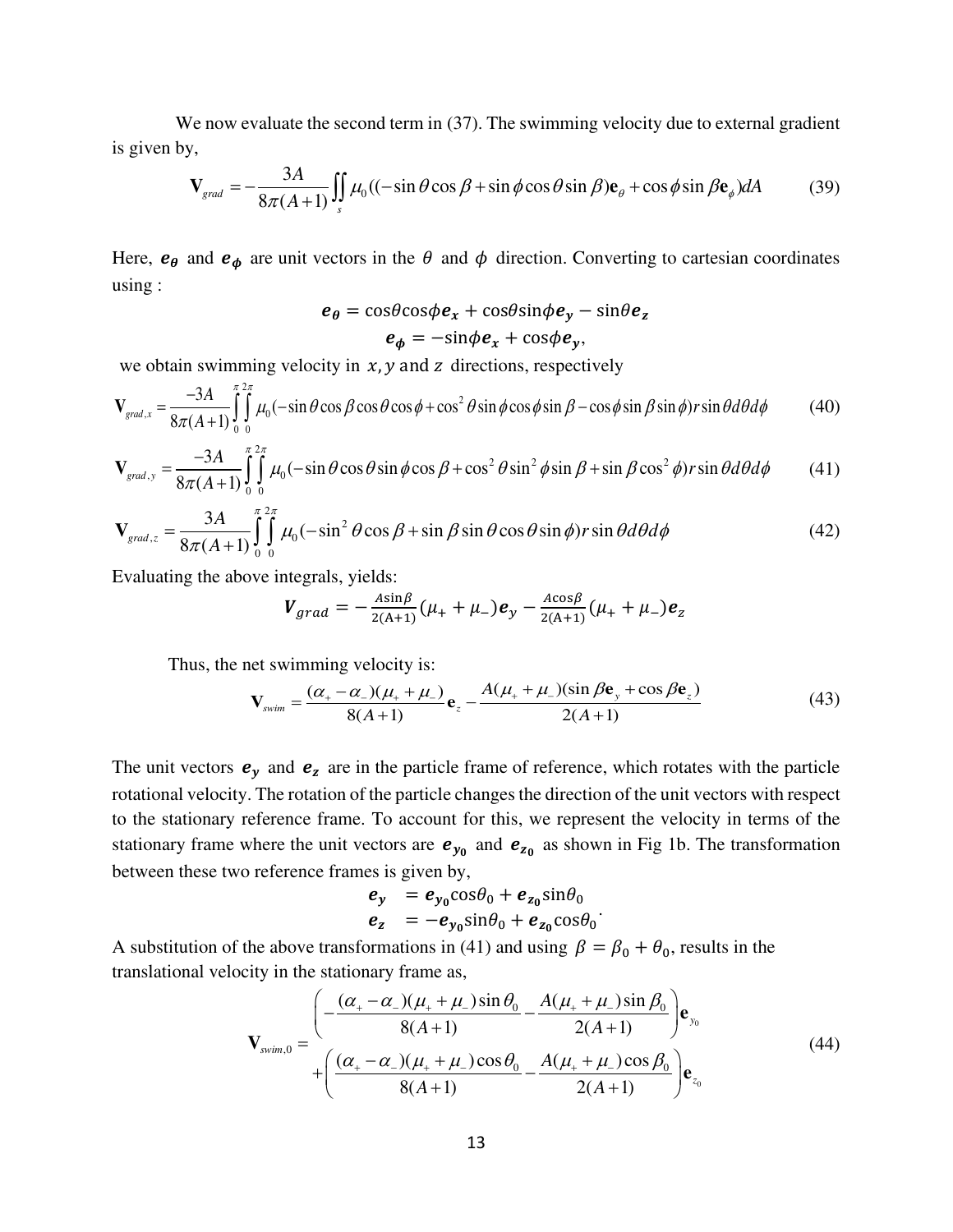here,  $\theta_0$  is a function of time, given by  $\theta_0 = \int_0^t$  $\int_0^{\infty} \Omega_x dt$ , with  $\Omega_x$  as the angular velocity and  $\beta_0$  is the constant angle between the concentration gradient and the stationary frame. We see that as A is increased (i.e. strength of applied concentration gradient increased), the relative contribution of self-diffusiophoresis to swimming velocity reduces.

#### **4.2 Rotational velocity**

The slip velocity on the surface (36) has both  $\theta$  and  $\phi$  components, which may induce a rotational velocity. Using Lorentz reciprocal theorem and following H Masoud and H Stone<sup>22</sup>, we derive the rotational velocity:

$$
\Omega = -\frac{3}{8\pi} \int_{s} \mathbf{n} \times \mathbf{u}_s dA \tag{45}
$$

Here, **n** is the surface normal vector  $n = e_r$ . The slip velocity (36) can be written as  $\mathbf{u}_s = \mathbf{u}_{\text{tan}} + \mathbf{u}_{\text{grad}}$ , where  $\mathbf{u}_{\text{tan}}$  is the contribution to slip from surface activity and  $\mathbf{u}_{\text{grad}}$  is the contribution to slip from the external concentration gradient. We evaluate the rotational velocity from both the contributions separately. The slip velocity due to activity,  $\mathbf{u}_{\text{tan}}$ , is along  $\mathbf{e}_{\theta}$ . Consequently the rotational velocity contribution from this has the direction  $\mathbf{n} \times \mathbf{u}_{fan} =$  $\mathbf{e}_{\mathbf{r}} \times \mathbf{e}_{\theta} = \mathbf{e}_{\phi}$ . To evaluate the integral,  $\mathbf{e}_{\phi}$  is converted to cartesian coordinates,  $\mathbf{e}_{\phi} =$  $-e_x \sin \phi + e_y \cos \phi$ . This results in,

$$
\int_{s} \mathbf{n} \times \mathbf{u}_{\text{Jan}} dA = \int_{s} \left( \frac{\mu_{0}}{A+1} \sum_{l=0}^{l=\infty} \frac{\alpha_{l}}{l+1} \frac{dP_{l}(\cos \theta)}{d\theta} \right) \left( -\mathbf{e}_{x} \sin \phi + \mathbf{e}_{y} \cos \phi \right) dA \tag{46}
$$

The first term is a function of  $\theta$  alone, and the surface integral over sin $\phi$  and cos $\phi$  are 0. Therefore,

$$
\int\limits_s\mathbf{n}\!\times\!\mathbf{u}_\mathbf{Jan}=0
$$

The rotational velocity contribution from self-diffusiophoresis is zero because of the axisymmetry of the Janus particle. To evaluate the rotational velocity contribution coming from the external concentration gradient, we substitute  $\mathbf{u}_{\text{grad}}$  in (45). This yields,

$$
\Omega = -\frac{3}{8\pi(A+1)} \int_{s} \mu_0 \frac{3A}{2} [(-\sin\theta\cos\beta + \sin\beta\sin\phi\cos\theta)\mathbf{e}_{\phi} + (\sin\beta\cos\phi)(-\mathbf{e}_{\theta})]dA \qquad (47)
$$

The unit vectors in spherical coordinates are transformed to cartesian coordinates as,

$$
e_{\theta} = \cos\theta\cos\phi e_x + \cos\theta\sin\phi e_y - \sin\theta e_z
$$

$$
e_{\phi} = -\sin\phi e_x + \cos\phi e_y
$$

Using this, we obtain the  $x$ ,  $y$  and  $z$  components of the rotational velocity.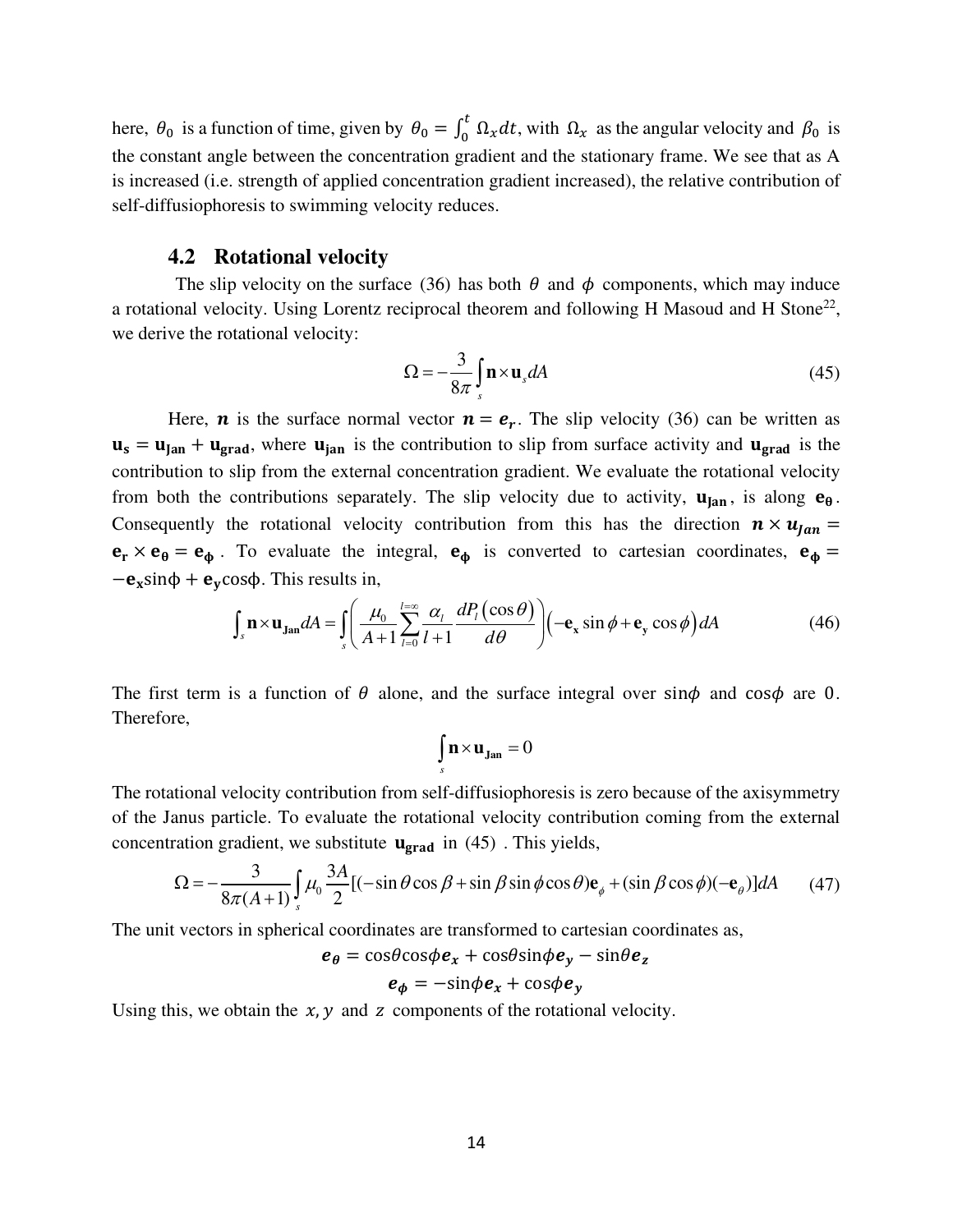$$
\Omega_{x} = -\frac{9A}{16\pi(A+1)} \int_{0}^{\pi} \mu_{0} \int_{0}^{2\pi} (\sin\theta\cos\beta\sin\phi - \sin\beta\cos\theta)\sin\theta d\phi d\theta
$$
\n
$$
\Omega_{y} = -\frac{9A}{16\pi(A+1)} \int_{0}^{\pi} \mu_{0} \int_{0}^{2\pi} \sin^{2}\theta\cos\beta\cos\phi d\phi d\theta
$$
\n
$$
\Omega_{z} = -\frac{9A}{16\pi(A+1)} \int_{0}^{\pi} \mu_{0} \int_{0}^{2\pi} \sin^{2}\theta\sin\beta\cos\phi d\phi d\theta
$$
\n(48)

the integrals which determine  $\Omega_y$  and  $\Omega_z$  are zero as  $\int_0^{2\pi}$  $\int_{0}^{2\pi} \cos \phi d\phi = 0$ . The particle has an angular velocity only along  $e_x$ . After evaluating the integral for  $\Omega_x$ , we obtain

$$
\Omega = \frac{9A\sin\beta(\mu_{+} - \mu_{-})}{16(A+1)} \mathbf{e}_x
$$
\n(49)

The slip on the surface due to the external concentration gradient breaks the axisymmetry, causing the particle to rotate. This shows that asymmetry in surface mobilities is essential for the particle to rotate.

## **4.3 Particle trajectory**

The rotational and translational velocities are now expressed as,

$$
\Omega_x = \frac{d\theta_0}{dt} \quad \text{and} \quad V_{\text{swim},0} = \frac{d\mathbf{s}}{dt} \tag{50}
$$

From Fig 1b, the relation between the angles in two frames of reference is

$$
\frac{d\theta_0}{dt} = \frac{d\beta}{dt}
$$

The displacement is represented as  $s = y_0 e_{y_0} + z_0 e_{z_0}$ , where  $(y_0, z_0)$  is the position of origin. Using  $(44)$  and  $(50)$ , we obtain

$$
\frac{dy_0}{dt} = -\frac{(\alpha_+ - \alpha_-)(\mu_+ + \mu_-)\sin\theta_0}{8(A+1)} - \frac{A(\mu_+ + \mu_-)\sin\theta_0}{2(A+1)}
$$

$$
\frac{dz_0}{dt} = \frac{(\alpha_+ - \alpha_-)(\mu_+ + \mu_-)\cos\theta_0}{8(A+1)} - \frac{A(\mu_+ + \mu_-)\cos\theta_0}{2(A+1)}
$$

$$
\frac{d\beta}{dt} = \frac{9A\sin\beta(\mu_+ - \mu_-)}{16(A+1)}
$$
(51)

Integrating the above equation provides us the trajectory of the particle. The rotational velocity is integrated first as it is an independent equation.

$$
\int_{\beta_0}^{\beta} \frac{d\beta}{\sin \beta} = \int_0^t \frac{9A(\mu_+ - \mu_-)}{16(A+1)} dt.
$$

The above equation can be integrated analytically to get,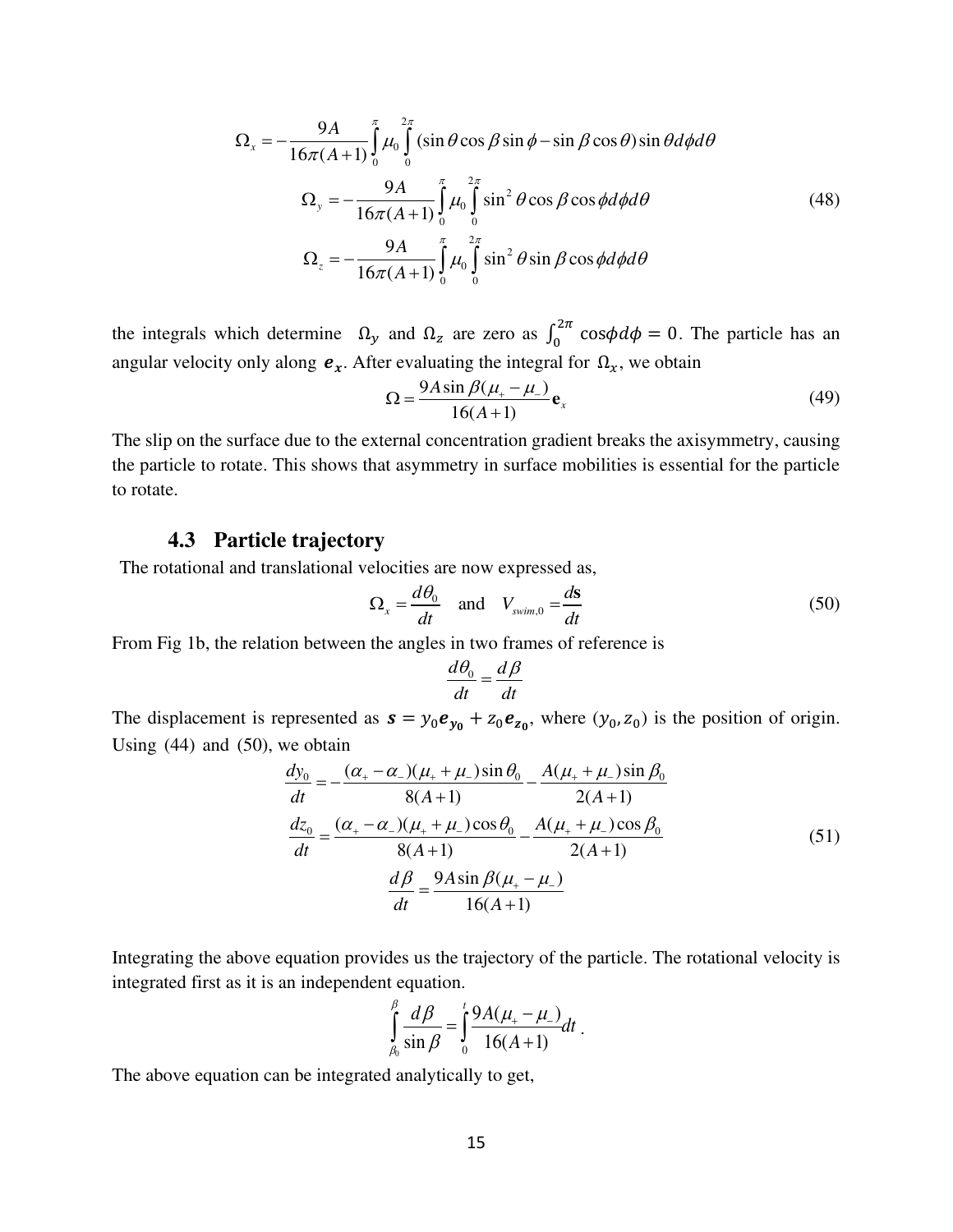$$
\tan\left(\frac{\beta}{2}\right) = \tan\left(\frac{\beta_0}{2}\right) \exp\left(\frac{9A(\mu_+ - \mu_-)t}{16(A+1)}\right). \tag{52}
$$

(54)

To solve for net displacement, we substitute solution for  $\beta$  given by (52) in (51) and obtain

$$
y_0 = -\int_0^t \left(\frac{(\alpha_+ - \alpha_-)(\mu_+ + \mu_-)\sin\theta_0}{8(A+1)} - \frac{A(\mu_+ + \mu_-)\sin\beta_0}{2(A+1)}\right)dt\tag{53}
$$

and  $z_0 = \int_0^t \left( \frac{(\alpha - \alpha)(\mu_+ + \mu_-)\cos\theta_0}{\alpha(1 - \alpha)} - \frac{A(\mu_+ + \mu_-)\sin\beta_0}{\alpha(1 - \alpha)} \right)$ 

From Fig 1,  $\theta_0(t) = \beta(t) - \beta_0$  and  $\beta$  is obtained from (52). Using this, the above integration is performed computationally to find the trajectory of the Janus particle. In the next section, we see how the theoretical framework helps analyse the different trajectories and reorientation for different Activity numbers.

 $\left( \frac{(\alpha - \alpha)(\mu_+ + \mu_-)\cos\theta_0}{\alpha(\mu_+ + \mu_-)\sin\theta_0} - \frac{A(\mu_+ + \mu_-)\sin\theta_0}{\alpha(\mu_+ + \mu_-)\sin\theta_0} \right)$  $8(A+1)$  2(A+1)

 $z_0 = \left( \frac{(x - \alpha)(\mu_+ + \mu_-)\cos\theta_0}{2(1 - \alpha)} - \frac{(\mu_+ + \mu_-)\sin\theta_0}{2(1 - \alpha)} \right) dt$  $A+1$  2(A)  $=\int_{0}^{t} \left(\frac{(\alpha-\alpha)(\mu_{+}+\mu_{-})\cos\theta_{0}}{8(A+1)}-\frac{A(\mu_{+}+\mu_{-})\sin\beta_{0}}{2(A+1)}\right)$ 

 $\int_{\alpha}^{t}$   $(\alpha - \alpha)(\mu_{+} + \mu_{-})\cos\theta_0$  *A* 

#### **5. Results and discussion**

 $\boldsymbol{0}$ 

 $\boldsymbol{0}$ 

 So far the theoretical framework which helps obtain the rotational and the translational velocity of a Janus particle placed in an external concentration gradient has been established. We will now discuss the effects of different parameters Activity number, asymmetry in surface mobility and activity on the reorientation time and the trajectory of the particle. We define  $\Delta \mu$  =  $\mu_+ - \mu_-$  and  $\Delta \alpha = \alpha_+ - \alpha_-$  to represent the difference in mobilities and activities.

### **5.1 Particle re-orientation**

 A Janus particle exhibits both rotational and translational motion.We first discuss the rotatioanl motion which helps the partilce orient itself along (either up or down) the concentration gradient. Using equation (52), we find the evolution of angular displacement with time for  $\Delta \mu = \pm 1$  (Fig. 4a) and for different activity numbers ( Fig 4b). Equation (52) shows that the orientation follows an exponential decay or growth (depending upon the sign of  $\Delta \mu$ ). We observe that as  $t \to \infty$ ,

For  $\Delta \mu > 0$ , tan  $\left(\frac{\beta}{2}\right)$  $\frac{2}{2}$   $\rightarrow \infty \implies \beta \rightarrow \pi$ 

For 
$$
\Delta \mu < 0
$$
,  $\tan \left(\frac{\beta}{2}\right) \rightarrow 0 \implies \beta \rightarrow 0$ 

The rotation of the particle for  $\Delta \mu = \pm 1$  is shown in Fig 4a for  $\beta_0 = \pi/4$ . For  $\Delta \mu > 0$ , from (49) we see that the axis of rotation is along the  $e_x$  direction (i.e. rotation is clockwise). Whereas, for  $\Delta \mu < 0$ , the particle rotates along  $-e_x$  direction (rotation is anticlockwise). Fig 4b shows how the reorientaion time depends on the activity number A. As the activity number increases (i.e. relative strength of applied concentration gradient increases), the particle re-orients faster.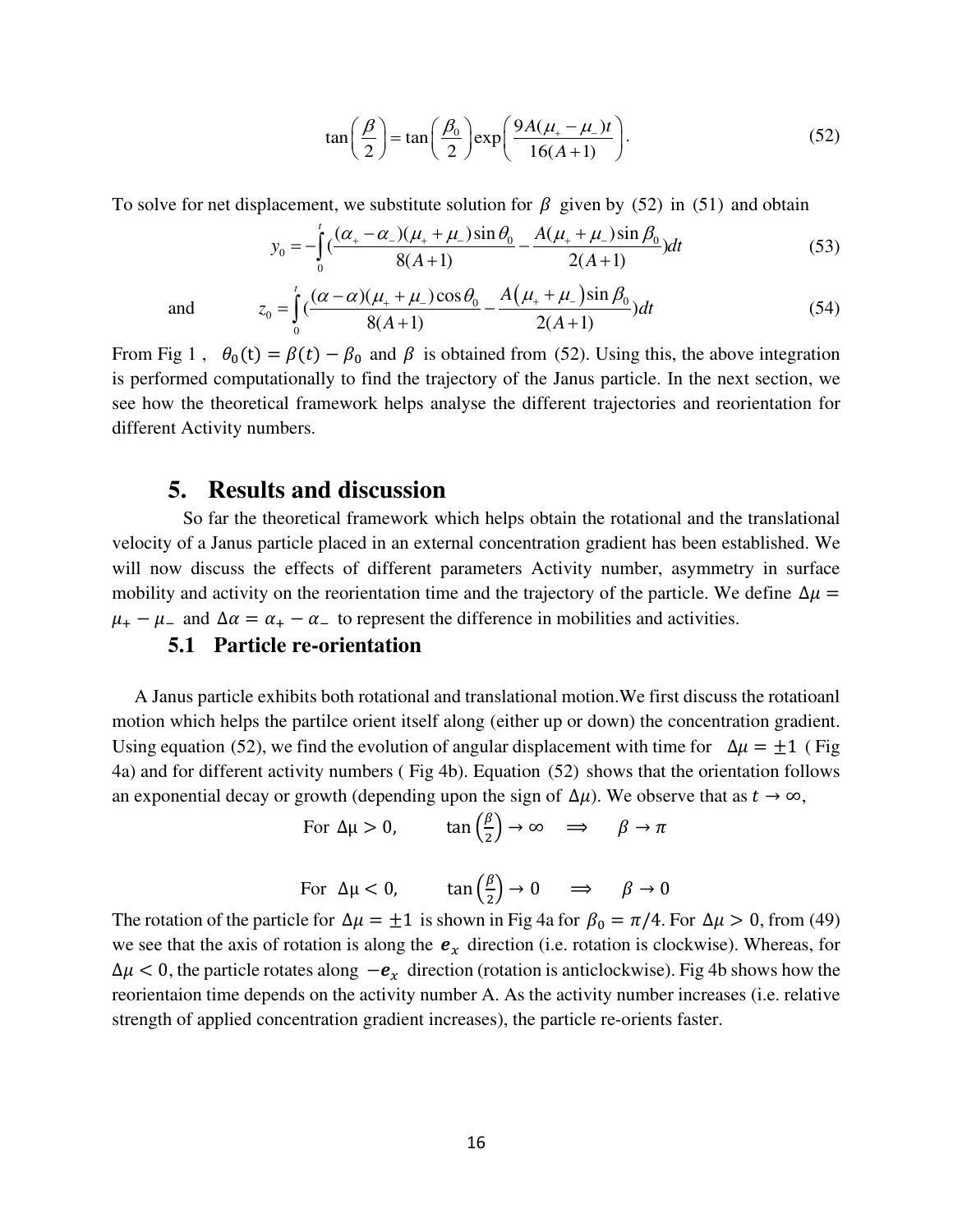

Figure 4: Angular displacement as a function of time for  $\beta_0 = \pi/4$ .(a) The particle rotates clockwise ifthe net soluteparticle interaction is repulsive and rotates anticlockwise if the net interaction is attractive. Here A=10. (b) The angular displacement as a function of time for different activity numbers. The angular displacement tends to  $\pi$  because the interactions are taken as repulsive,  $\Delta \mu = +1$ .

Quantifying the re-orientation time has implications on optimizing the design of microfluidic experiments. Hence we now obtain expressions for this and analyze how it is effected by *the activity number A*. The re-orientation time is defined as the time required for 99% orientation. The angular displacement is given by (52) as

$$
\tan\left(\frac{\beta}{2}\right) = \tan\left(\frac{\beta_0}{2}\right) \exp\left(\frac{9A\Delta\mu t}{16(A+1)}\right)
$$

Expressing 99% orientation as  $\hat{\beta}$  and reorientation time as  $t_{0.99}$ . For  $\Delta \mu = +1$ ,  $\hat{\beta} =$ 0.99 $\pi$ ; while for  $\Delta \mu = -1$ ,  $\hat{\beta} = 0.01$ .

$$
t_{0.99} = \frac{16}{9\Delta\mu} \ln\left(\frac{\tan(\frac{\beta}{2})}{\tan(\frac{\beta_0}{2})}\right) \left(1 + \frac{1}{A}\right). \tag{55}
$$

From (55) we observe that as the activity number is increased, the reorientation time reduces, saturating to a value depending upon the initial orientation  $\beta_0$ . Interestingly, for a fixed activity number, a Janus particle with a larger value of  $\beta_0$  takes less time to reorient, as the rotational velocity is higher for a particle with higher initial angle. To obtain more physical insights, we look at the dimensional reorientation time.

We convert (54) to dimensional form using the timescale,  $t_{ch} = a^*/\gamma^* \mu^*$ , here  $a^*$  is the radius of the particle,  $\gamma^*$  is the applied concentration gradient and  $\mu^*$  is the characteristic mobility coefficient. Using the definition of activity number, and representing the dimensional reorientation time as  $t_{0.99}^*$ , we get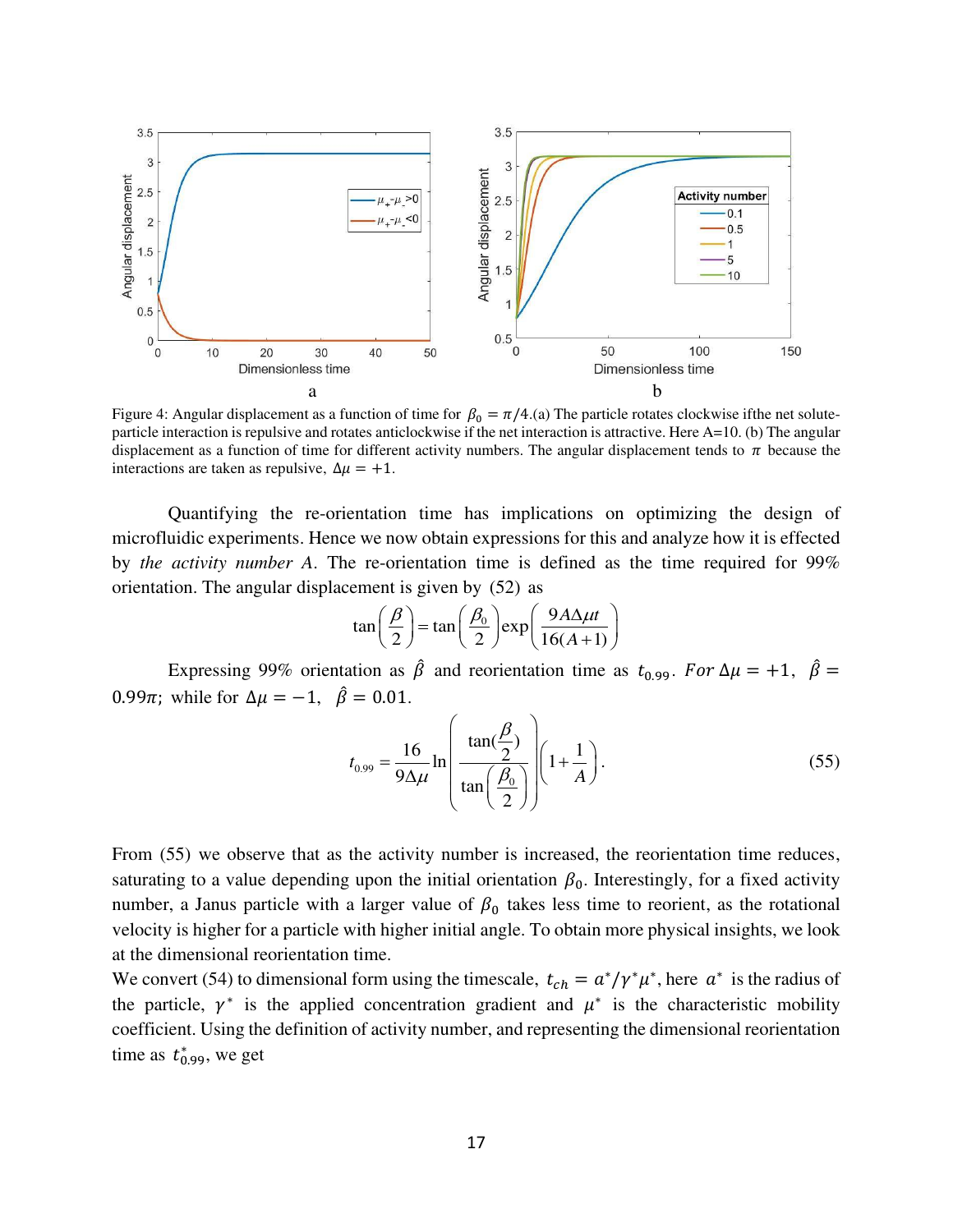$$
t_{0.99}^* = \frac{16a^* \times 10^{-3}}{9\mu^*(\Delta\mu)} \ln \left( \frac{\tan\left(\frac{\beta}{2}\right)}{\tan\left(\frac{\beta_0}{2}\right)} \right) \left( \frac{|\alpha^*| \times 10^{-3}}{D^* \gamma^* N_A^2} + \frac{1}{\gamma^* N_A} \right) \tag{56}
$$

For a 10 $\mu$ m particle in water, with oxygen as the solute,  $D^* = 2.3 \times 10^{-9} m^2 s^{-1}$ ,  $\mu^* =$  $8.87 \times 10^{-33} m^5 s^{-1}$ ,  $|\alpha^*| \sim O(10^{19}) m^{-2} s^{-1}$ . Substituting  $\Delta \mu = 1$  and  $\beta_0 = \pi/4$  in (56)we obtain

$$
t_{0.99}^* = \frac{120.98}{\gamma^*} + \frac{16.75}{\gamma^*} \tag{57}
$$

We now compare the reorientation time (57) with the rotational Brownian time scale  $t^*_{Brown}$ . The latter scales as<sup>23</sup>  $t^*_{Brown} \sim \frac{8\pi\eta^* a^{*3}}{k_B T^*}$  $\frac{h_1}{k_B T^*}$  here  $\eta$  is the viscosity of the fluid, ' $a^*$ ' is the radius of the particle and  $k_B T^*$  is the thermal energy. For a particle size of 10 $\mu$ m in water at 298K,  $t^*_{Brown} \sim$  $O(10^3)$  sec. For a 10 $\mu$ m particle in water with oxygen as the solute, the dependence of reorientation time on concentration gradient is shown in Fig 5b. When the reorientation time is larger compared to  $t^*_{Brown}$ , the rotational Brownian noise keeps changing the direction of motion hindering the reorientation of the particle. The direction of motion is randomized under these conditions and the particle shows a noisy or random walk. This situation prevails to the left of the dashed vertical line in Fig. 5b. On the other hand, when the reorientation time is smaller compared to  $t^*_{Brown}$ , rotational Brownian noise is still present, but the particle reorients and moves along/opposite to the gradient. We divide the graph (Fig 5b) into two regions: i) where the Brownian noise has a significant role and the particle re-orientation is hindered (on the left of dashed line shown in Fig 5b)and ii) where the Brownian noise will have a negligible effect on the reorientation (on the right of the dashed line shown in Fig 5b). In Fig 5b, the nature of the dependency on concentration gradient changes from  $O(1/\gamma^*)$  for low concentration to  $O(1/\gamma^{*2})$ when the concentration gradient is increased. The change in functional form in the two regions is due to change in the effect which is dominant.



Figure 5: (a)  $t_{0.99}$  as a function of activity number. The dimensionless reorientation time reduces as the activity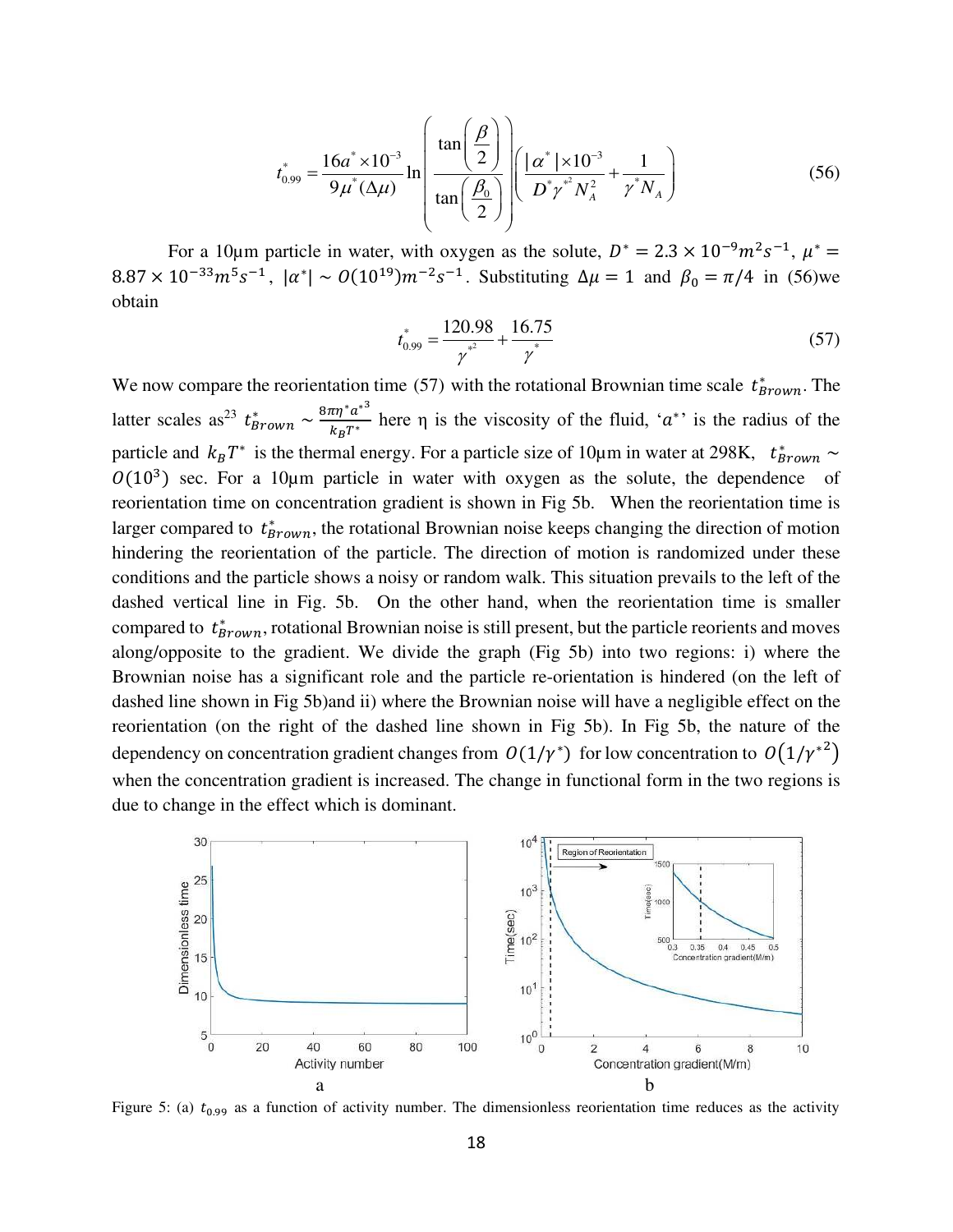number is increased, finally saturating to a value of 8.95 for  $\beta_0 = \pi/4$ . (b) shows the dimensional reorientation time for a 10µm particle placed in water with oxygen as the solute. Inset shows zoomed in graph at low concentration gradient.

#### **5.2 Particle trajectory**



Figure 6: Trajectory of a Janus particle. Starting from the origin, the particle eventually moves along the concentration gradient towards the low concentration region for A=0.1,  $\Delta \mu = +1$ ,  $\Delta \alpha = +1$ . Concentration increases along the arrow. The axis of self-propulsion is initially horizontal, later aligns opposite to the concentration gradient ( $\beta = \pi$ ).

 Having discussed the reorientation time we now focus on the translational motion which determines the particle trajectory. In Fig. 6, we plot the trajectory of the particle when an external concentration gradient is imposed. For the case depicted the interactions are taken as repulsive (  $\Delta \mu > 0$ ) and the particle rotates clockwise. Consequently the face with higher repulsive interaction faces the lower concentration region, minimizing the energy of the system. Due to repulsive interactions, the particle moves away from the higher concentration region and  $\beta \to \pi$ .



Figure 7: Classification of the parameter space where the particle shows different directions of translation and rotation for a) low A(local gradient dominates) and b) high A(external gradient dominates). Here,  $\Delta \alpha = \alpha_+ - \alpha_-$  and  $\Delta \mu =$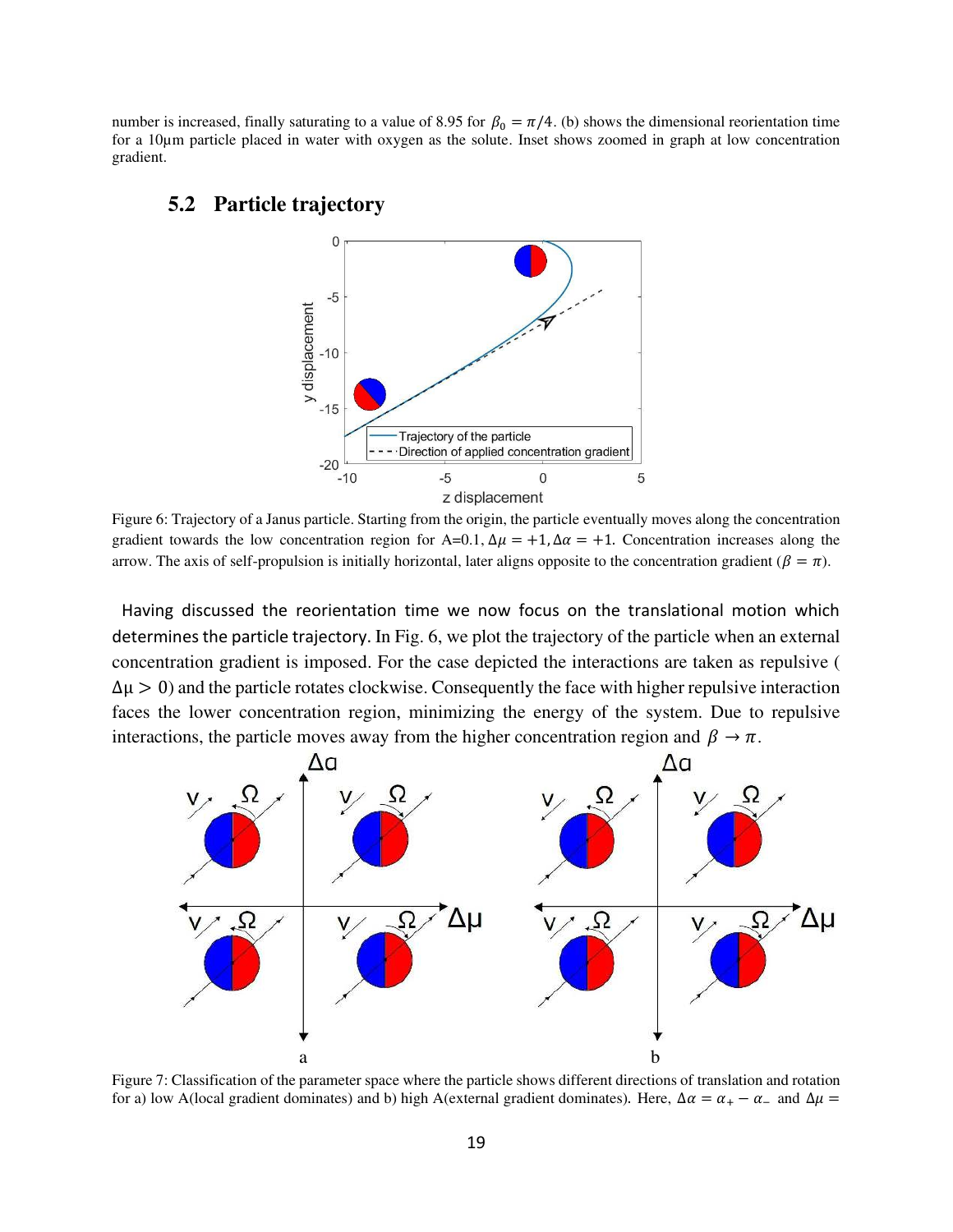$\mu_+ - \mu_-$ . When  $\Delta \mu$  and  $\Delta \alpha$  are of opposite sign(quadrant II,IV), the two effects compete, which leads to change in direction of swimming depending on which of the two effects are dominant.

The trajectory of the particle depends both on the asymmetry in surface mobility( $\Delta \mu$ ) and activity( $\Delta \alpha$ ). The parameter combination of surface mobility and activity determines the particle behavior. Based on the sign of  $\Delta \alpha$  and  $\Delta \mu$ , there are four possible cases. All the cases are qualitatively captured in a "phase diagram" with  $\Delta \mu$  and  $\Delta \alpha$  as the parameters (as depicted in Fig7). The diagram shows the direction of translation and rotation for each case. When  $\mu_{+} + \mu_{-} =$ 0, the particle merely rotates without translation, this has been excluded in the phase diagram. In the first quadrant( $\Delta \mu > 0$ ,  $\Delta \alpha > 0$ ) the particle rotates clockwise. With  $\Delta \alpha > 0$ , the self-generated concentration gradient and the external concentration gradient are in the same direction. In this case, the external gradient enhances the swimming velocity. Similarly in third quadrant ( $\Delta \mu$  <  $0, \Delta \alpha < 0$ , both the gradients are in the same direction, again enhancing the swimming velocity. Wheras, in the second quadrant( $\Delta \mu < 0$ ,  $\Delta \alpha > 0$ ), the particle rotates anti-clockwise. A positive value of  $\Delta \alpha$  in this case, creates a local concentration gradient which acts opposite to the external gradient. This leads to a competetion between the two gradients. The direction of swimming in this case depends on the relative strength of the two gradients (shown in Fig7a and 7b). Similarly, in the fourth quadrant ( $\Delta \mu > 0$ ,  $\Delta \alpha < 0$ ), the two gradients are in oppsite direction, leading to competition between the two. Here again the relative strengths of the two gradients determines the particle trajectory.



Figure 8: Trajectory of a Janus particle starting from the origin placed in linear concentration gradient for a)A=0.01 and b)A=1. Swimming direction reverses if  $\Delta \mu$  and  $\Delta \alpha$  have opposite sign.

Fig 8 shows the trajectory of a Janus particle for different combinations of  $\Delta \mu$  and  $\Delta \alpha$ . We first consider the case  $\Delta \mu \Delta \alpha > 0$  ( both are positive or negative). The corresponding trajectories are shown by blue and black curves in Fig 8. Here, the external and self-generated concentration gradients are in the same direction. In Fig 8, the time of integration is same for all trajectories. The black and blue trajectories are longer than the green and red. This is due to the enhancement in swimming velocity when  $\Delta \mu \Delta \alpha > 0$ . Comparing Fig 8a and 8b we see that the swimming direction for black and blue trajectory remains same because both the concentration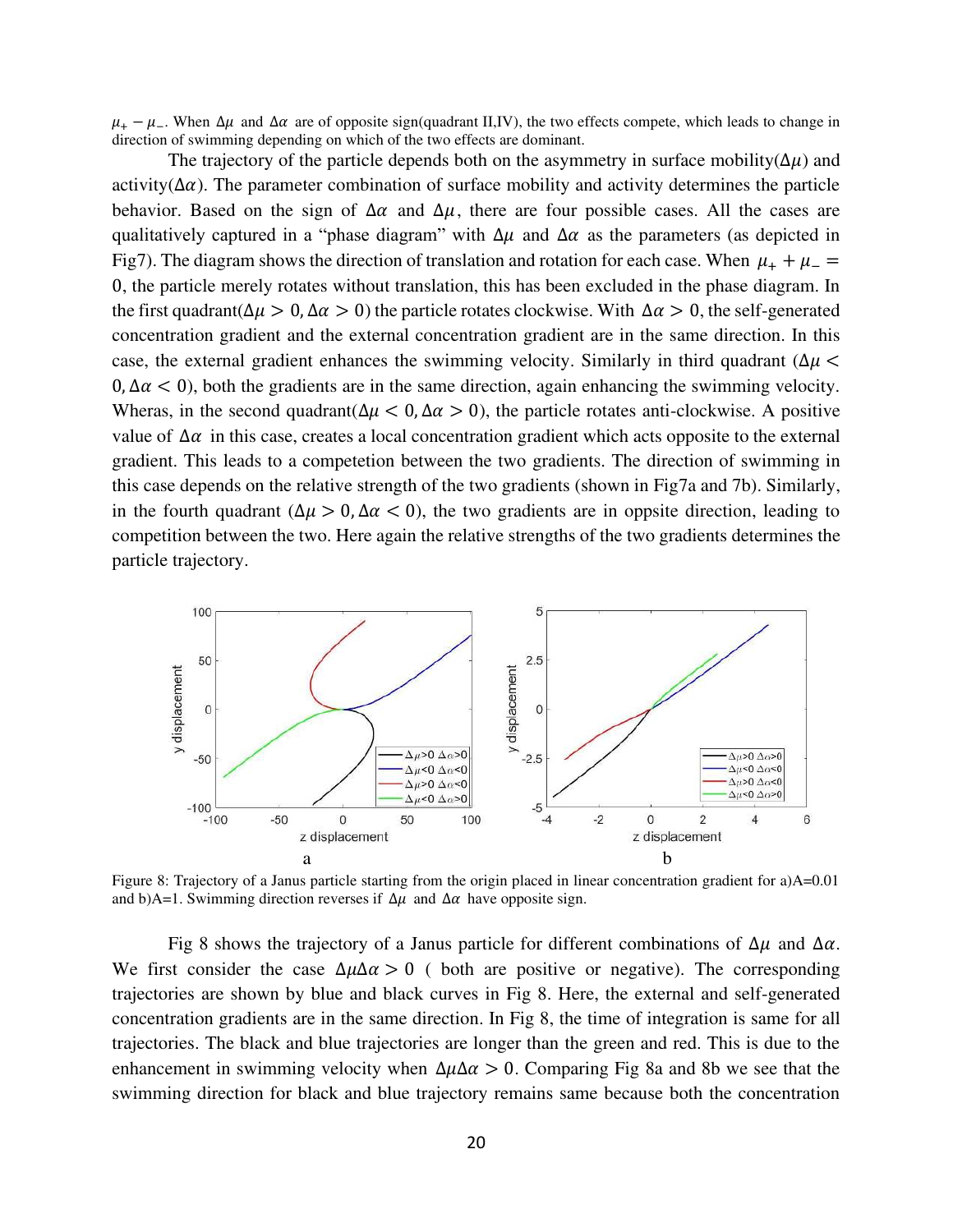gradient are in the same direction.The swimming direction in this case is independent of the activity number. Whereas, when  $\Delta \mu \Delta \alpha < 0$  (shown by green and red trajectories), the two effects oppose each other . Consequently, as the activity number increases (relative strength of imposed concentration gradient increases), the swimming direction reverses.



Figure 9: Trajectory of a Janus particle starting from the origin for the two cases a)  $\Delta \mu > 0$ ,  $\Delta \alpha > 0$  and b)  $\Delta \mu >$  $0, \Delta \alpha < 0$  with  $\beta_0 = \pi/4$ . In Fig 9a, both the effects are in the same direction, and the direction of swimming is independent of activity number. In Fig 9b, the two effects compete, and a reversal in swimming direction is observed.

To study the effect of activity number on the trajectory, we plot the trajectory at different activity numbers. Fig 9a shows the trajectories for  $\Delta \mu \Delta \alpha > 0$  at different activity numbers. As the activity number increases the particle travels a shorter distance before orienting itself along the concentration gradient. In this case, the external concentration gradient, increases the swimming velocity. This is reflected in Fig 9a, where the particle travels a longer distance as the activity number increases .Fig 9b shows the trajectories for  $\Delta \mu \Delta \alpha < 0$  (i.e. quadrant II and IV) at different activity numbers. In this case, the swimming direction reverses as the activity number increases from 0.1 to 0.5. The reversal in swimming direction takes place at a critical activity number,  $A_{cr}$ . The direction of the external gradient is exactly opposite to that of the self-generated gradient only when the particle has reoriented. At critical activity number, the velocity of the particle is zero. Substituting  $\beta = 0$  in (43) and equating the swimming velocity to zero yields,

$$
A_{cr} = \frac{\Delta \alpha}{4} \tag{58}
$$

The direction of the trajectories shown in Fig 9b change across this critical number ( $\Delta \alpha$  =  $1, A_{cr} = 0.25$ .

## **6. Conclusions**

In this work, we investigate the behavior of a Janus particle under the influence of an externally imposed linear concentration gradient of a non electrolytic solute. Exploiting the characteristic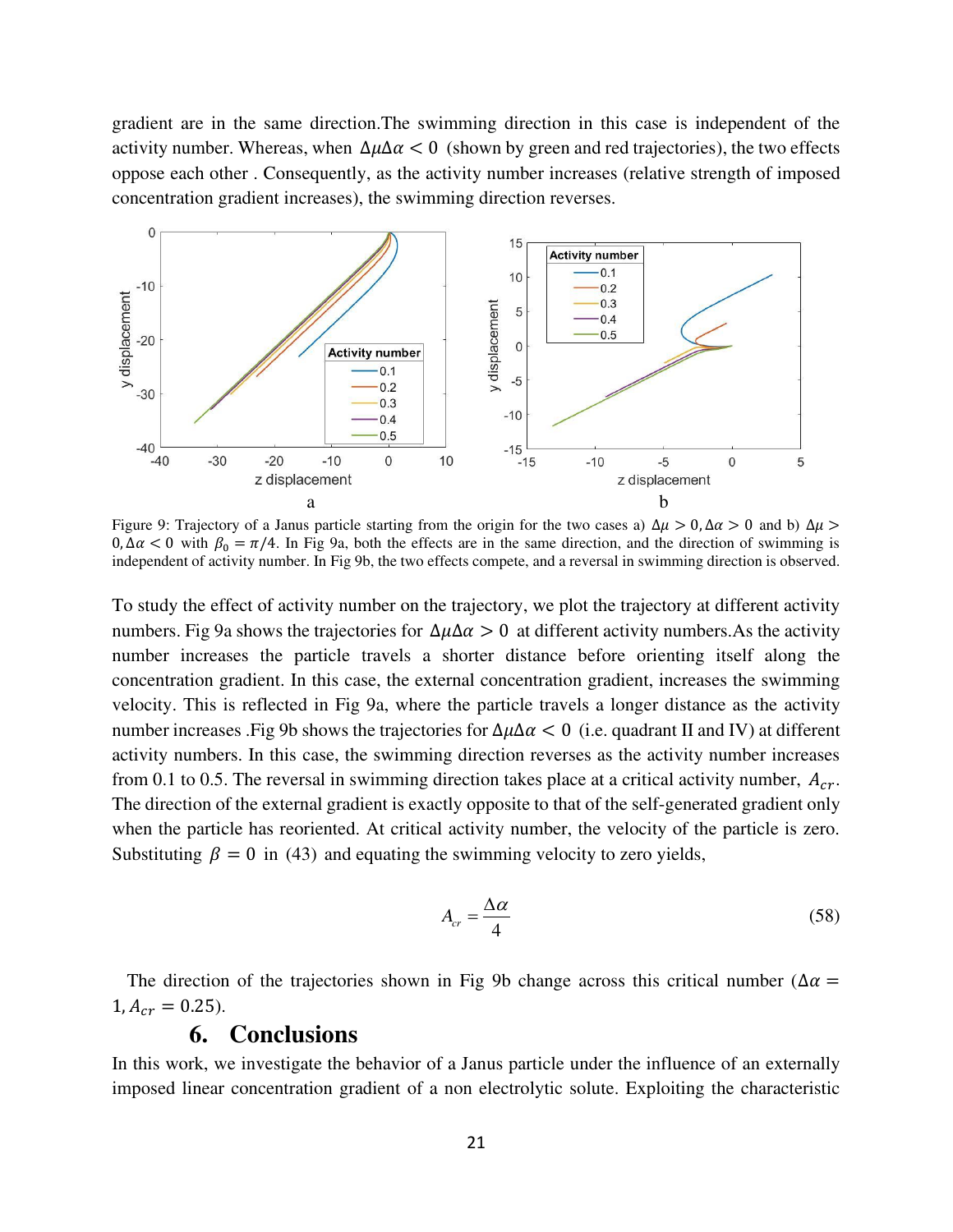time scales of the system the governing equations are simplified to a linear system of equations. This enables us to obtain an analytical solution which gives insights into system behavior. The Lorenz reciprocal theorem is used to compute the slip velocity and the swimming velocity of the particle.

We showed that the  $e_{\phi}$  component of the slip velocity causes the particle to rotate leading to its reorientation. Our approach clearly shows that symmetry breaking in both the surface activity and surface mobility is essential for the particle to reorient and move along the concentration gradient. The direction of rotation depends on the relative interaction of the two faces with the solute molecules. The reoreintation is such that the face with a relatively less repulsive interaction with the solute molecules faces the higher concentration region ; as this minimizes the energy of the system. As a consequence of this reorientation, the self-generated local concentration gradient can either be along or opposite to the external concentration gradient. When the local concentration gradient is against the external concentration gradient ( $\Delta \mu$ .  $\Delta \alpha$  < 0), the direction of swimming depends on the relative strengths of the two effects. We also calculate the critical activity number at which the direction of swimming reverses. On the other hand, when the local concentration gradient is along the external concentration gradient, the external concentration gradient enhances the net swimming velocity. This can be elegantly depicted by dividing the parameter space of  $\Delta \mu$ and  $\Delta \alpha$  into four quadrants and qualitatively showing the the direction of swimming and rotation in each of them.

Furthermore, we showed that as the activity number increases, the reorientation time (dimensionless) continuously decreases saturating to a value depending upon the initial orientation of the Janus particle to the external concentration gradient. We also compare the effect of Brownian noise on the reorientation by comparing the respective timescales. The current analysis is valid for concentration gradients when we can neglect the role of Brownian noise.

Current work focuses on a half faced Janus particle (surface coverage  $\eta = \pi/2$ ). This can be extended to account for an arbritary coverage  $\eta$ . Translational velocity of the particle is written as,  $V_{swim} = V_{lanus} + V_{arad}$ . These components are given by,

$$
V_{Janus} = \frac{-1}{(A+1)D} \sum_{l=0}^{l=\infty} \left(\frac{l+1}{2l+3}\right) \alpha_{l+1} \left(\frac{\mu_l}{2l+1} - \frac{\mu_{l+2}}{2l+5}\right) \hat{e}_z
$$
(59)

$$
V_{grad,z} = \frac{-A\cos\beta}{4(A+1)} \Big[ 2(\mu_+ + \mu_-) + (\mu_+ - \mu_-)(\cos^3\eta - 3\cos\eta) \Big] \hat{e}_z \tag{60}
$$

$$
V_{grad,y} = \frac{-A\sin\beta}{8(A+1)} \Big[ 4(\mu_+ + \mu_-) - (\mu_+ - \mu_-)(\cos^3\eta + 3\cos\eta) \Big] \hat{e}_y. \tag{61}
$$

Due to symmetry, there is no contribution from  $V_{grad, x}$  (see eq. 40). The rotational velocity of the particle for arbritrary coverage is given by

$$
\Omega_{x} = \frac{9A\sin\beta\sin^{2}\eta}{16(A+1)}\left(\mu_{+} - \mu_{-}\right). \tag{62}
$$

We refer the readers to the Appendix for a detailed derivation. The above equation shows that changing the coverage on the particle will change the magnitude of the translational and rotational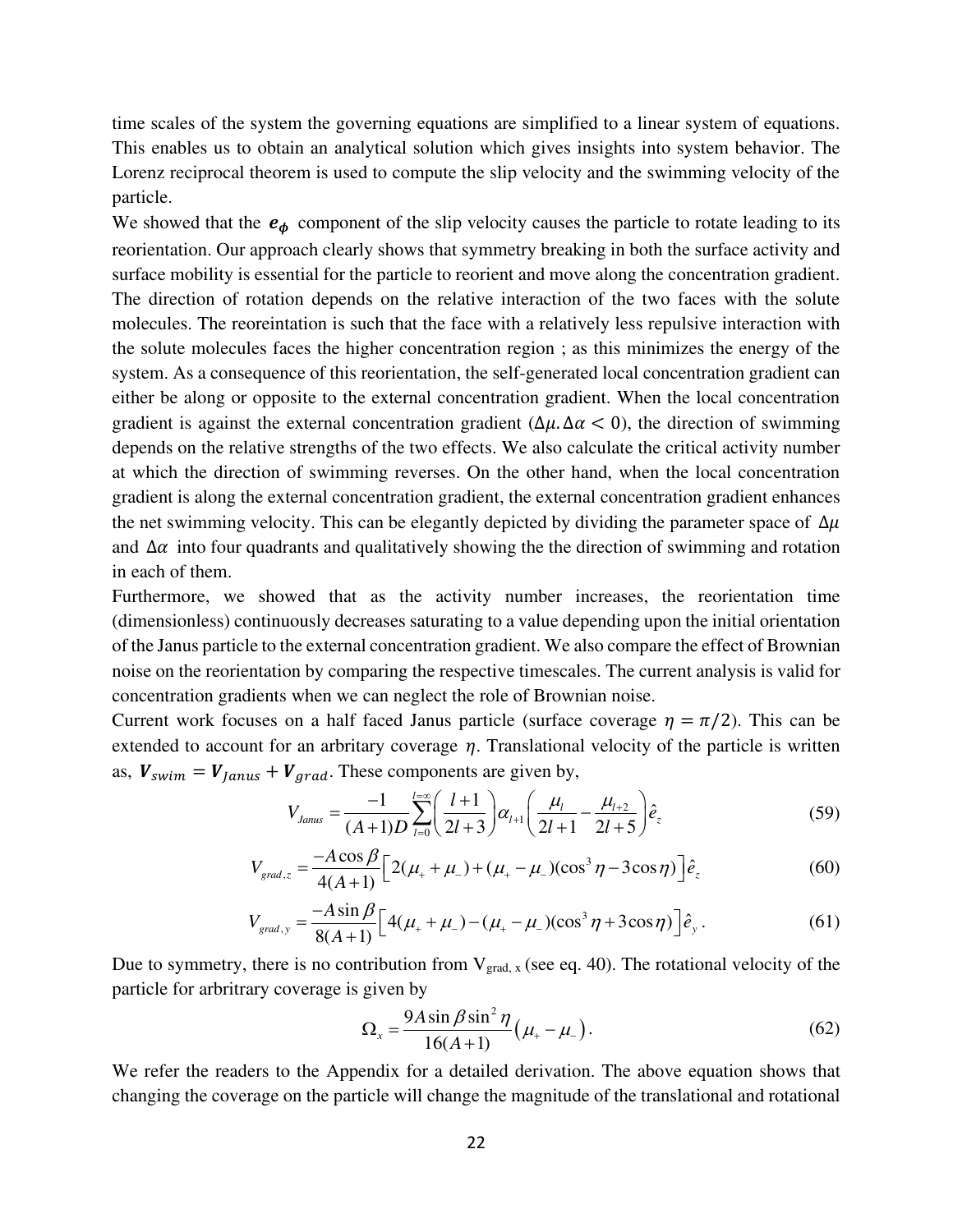velocity. Thus, the trajectory of these particles can be expected to be qualitatively similar to the those shown in Fig 8 and 9.

The assumption of vanishingly small Peclet number neglects the effect of advection on the particle trajectory. Advective effects weakens the concentration gradient leading to a lower slip velocity, resulting in a low diffusiophoretic velocity<sup>19</sup>. Specifically, the velocity reduces as  $O(Pe^2)$  for weak advective effects. However, at higher Peclet numbers, the coupling between the solute and momentum transport can lead to non-intuitive results, such as a maxima in translational velocity with increase Peclet number<sup>24</sup>. However, these modifications do not effect the direction of translation. The rotational velocity is also expected to reduce in the presence of advective effects, as it reduces the magnitude of diffusio-osmotic  $slip<sup>19</sup>$ . However, a detailed analysis is needed for an in-depth understanding of the effect of solute advection on the trajectory of the Janus particles in the presence of an externally applied concentration gradient.

The current framework can be extended for weak non-linear concentration gradients, by expanding the concentration field around the particle in Taylor series and retaining the first order terms. For a decaying concentration field from a source present at a given site, the gradient also decays as we move away from the site. Therefore, we can calculate a crticial distance between the Janus particle and the site, beyond which the particle will not sense the chemical gradient and reorient along the concentration gradient. A Janus particle inside this critical distance will reorient and move towards/away from the site. This can help design microfluidic devices to carry out antisusceptibiliy test of bacteria.

## **Appendix**

Here we provide the detailed derivation for the expressions (59)-(62) which describe the translational and rotational velocities for a particle with an arbitrary coverage  $\eta$ . Here the mobility coefficient and activity are given by

$$
\alpha, \mu = \begin{cases} \alpha_+, \mu_+ & 0 < \theta < \eta \\ \alpha_-, \mu_- & \eta < \theta < \pi \end{cases} \tag{A1}
$$

Expressing surface activity and mobility using Legendre polynomials as a basis, we obtain  $\alpha =$  $\sum_{l=0}^{l=\infty} \alpha_l P_l(cos\theta)$  and  $\mu = \sum_{l=0}^{l=\infty} \mu_l P_l(cos\theta)$ . The concentration field and the slip velocity are obtained using these coefficients  $(\alpha_l, \mu_l)$  in (33) and (36) respectively. The modified velocity expressions are obtained from (38), (41), (42), and (48). Using properties of Legendre polynomials, the contribution due to activity is found to be

$$
V_{\text{James}} = \frac{-1}{(A+1)D} \sum_{l=0}^{l=\infty} \left(\frac{l+1}{2l+3}\right) \alpha_{l+1} \left(\frac{\mu_l}{2l+1} - \frac{\mu_{l+2}}{2l+5}\right) e_z \tag{A2}
$$

Evaluating integral (41) for arbitrary coverages, we obtain

$$
V_{grad,y} = \frac{-3A\sin\beta}{8(A+1)} \left[ \mu_{+} \int_{0}^{\eta} (\cos^{2}\theta + 1)\sin\theta d\theta + \mu_{-} \int_{\eta}^{\pi} (\cos^{2}\theta + 1)\sin\theta d\theta \right] e_{y}.
$$
 (A3)

The above expression simplifies to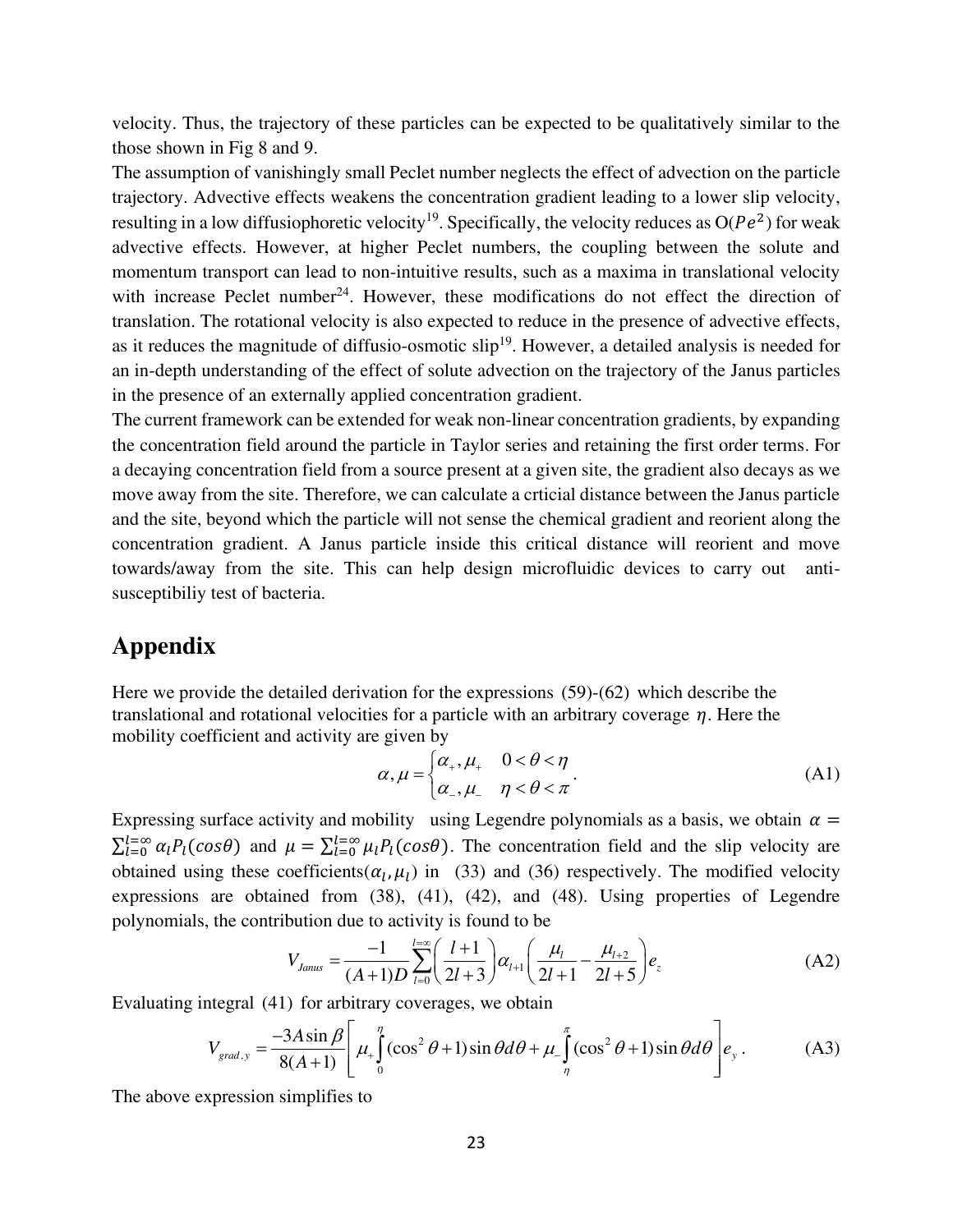$$
V_{grad,y} = \frac{-A\sin\beta}{8(A+1)} \Big[ 4(\mu_{+} + \mu_{-}) - (\mu_{+} - \mu_{-})(\cos^{3}\eta + 3\cos\eta) \Big] e_{y}.
$$
 (A4)

Similarly,  $V_{\text{arad},z}$  is given by

$$
V_{grad,z} = \frac{-3A\cos\beta}{4(A+1)} \left[ \mu_{+} \int_{0}^{\eta} \sin^{3}\theta d\theta + \mu_{-} \int_{\eta}^{\pi} \sin^{3}\theta d\theta \right] e_{z}
$$
 (A5)

This simplifies to

$$
V_{grad,z} = \frac{-A\cos\beta}{4(A+1)} \Big[ 2(\mu_+ + \mu_-) + (\mu_+ - \mu_-)(\cos^3\eta - 3\cos\eta) \Big] e_z.
$$
 (A6)

The slip velocity contribution due to activity is along  $e_{\theta}$ , and therefore it does not contribute to particle rotation. Evaluating (48) with mobility coefficient defined as (A1), we obtain

$$
\Omega_{x} = \frac{9A\sin\beta\sin^{2}\eta}{16(A+1)}\left(\mu_{+} - \mu_{-}\right)
$$
 (A7)

# **DATA AVAILABILITY**

Data sharing is not applicable to this article as no new data were created or analyzed in this study

#### **References**

- 1 E.M. Purcell, Am. J. Phys. **45**, 3 (1977).
- 2 R. Golestanian, T.B. Liverpool, and A. Ajdari, Phys. Rev. Lett. **94**, 1 (2005).
- 3 R. Golestanian, T.B. Liverpool, and A. Ajdari, New J. Phys. **9**, (2007).
- 4 Wei Gao and Joseph Wang, Nanoscale **6**, (2014).
- <sup>5</sup> J.L. Fitzpatrick, C. Willis, A. Devigili, A. Young, M. Carroll, H.R. Hunter, and D.R. Brison,
- Proc. R. Soc. B Biol. Sci. **287**, (2020).
- 6 P.J. Krug, J.A. Riffell, and R.K. Zimmer, J. Exp. Biol. **212**, 1092 (2009).
- 7 K. Yamamoto, R.M. Macnab, and Y. Imae, **172**, 383 (1990).
- 8 G. Rosen, J. Theor. Biol. **41**, 201 (1973).
- 9 V. Sourjik, Trends Microbiol. **12**, 569 (2004).
- <sup>10</sup> M.C. Marchetti, M. Curie, and M. Curie, **85**, (2013).
- $11$  C. Bechinger, P. Institut, R. Di Leonardo, D. Fisica, C. Reichhardt, and G. Volpe, 1 (2016).
- <sup>12</sup> M.N. Popescu, W.E. Uspal, C. Bechinger, and P. Fischer, Nano Lett. **18**, 5345 (2018).
- <sup>13</sup> B. V. Derjaguin, G. Sidorenkov, E. Zubashchenko, and E. Kiseleva, Prog. Surf. Sci. **43**, 138 (1993).
- <sup>14</sup> J.L. Anderson, M.E. Lowell, and D.C. Prieve, J. Fluid Mech. **117**, 107 (1982).
- <sup>15</sup> W.F. Paxton, S. Sundararajan, T.E. Mallouk, and A. Sen, Angew. Chemie Int. Ed. **45**, 5420 (2006).
- <sup>16</sup> J. Burdick, R. Laocharoensuk, P.M. Wheat, J.D. Posner, and J. Wang, J. Am. Chem. Soc. **130**, 8164 (2008).
- <sup>17</sup> G.A. Ozin, I. Manners, S. Fournier-Bidoz, and A. Arsenault, Adv. Mater. **17**, 3011 (2005).
- <sup>18</sup> J.R. Howse, R.A.L. Jones, A.J. Ryan, T. Gough, R. Vafabakhsh, and R. Golestanian, Phys. Rev. Lett. **99**, 8 (2007).
- <sup>19</sup> A.S. Khair, J. Fluid Mech. **731**, 64 (2013).